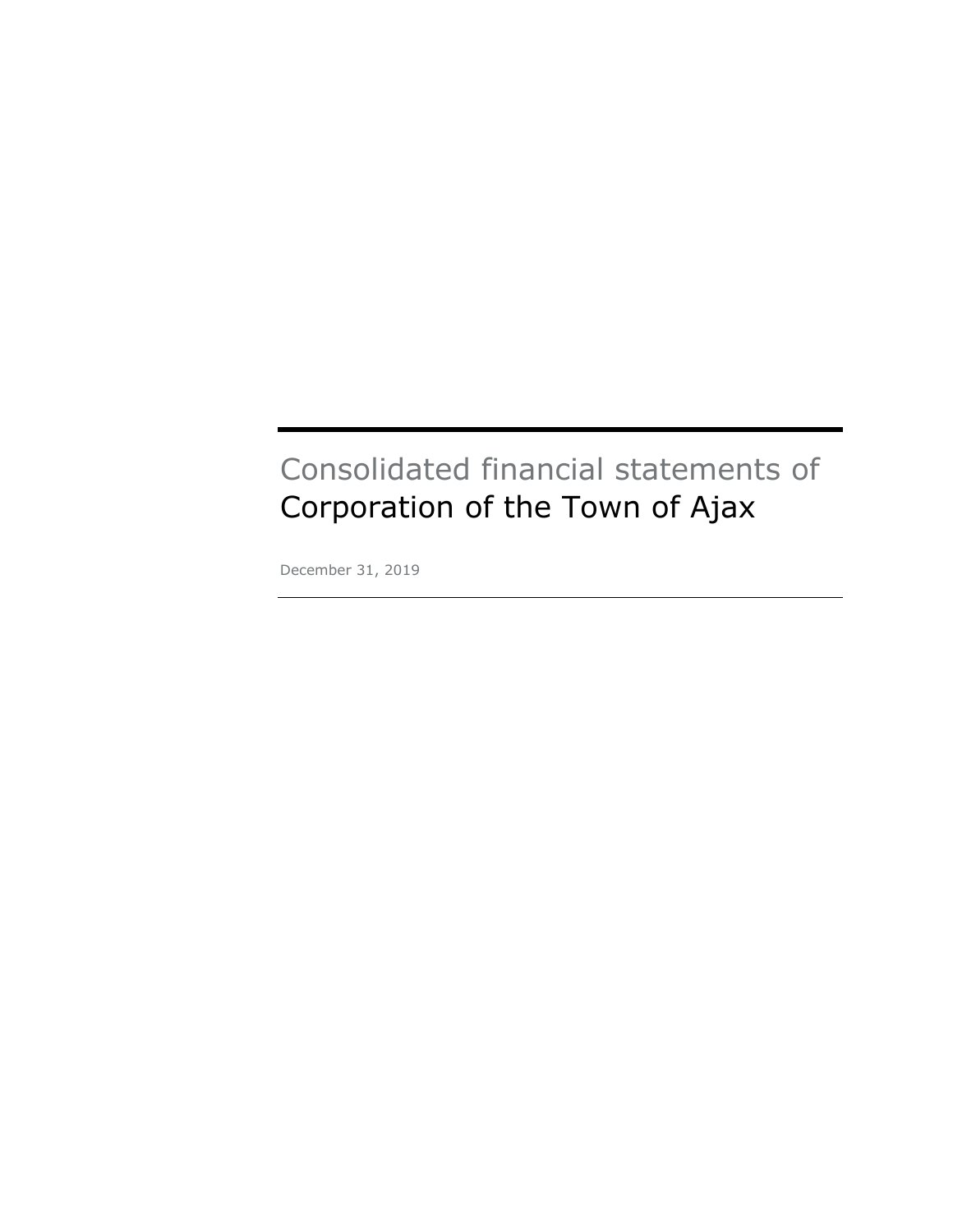| Independent Auditor's Report                             | $1 - 2$  |
|----------------------------------------------------------|----------|
| Consolidated statement of financial position             | 3        |
| Consolidated statement of operations                     | 4        |
| Consolidated statement of change in net financial assets | 5.       |
| Consolidated statement of cash flows                     | 6        |
| Notes to the consolidated financial statements           | $7 - 28$ |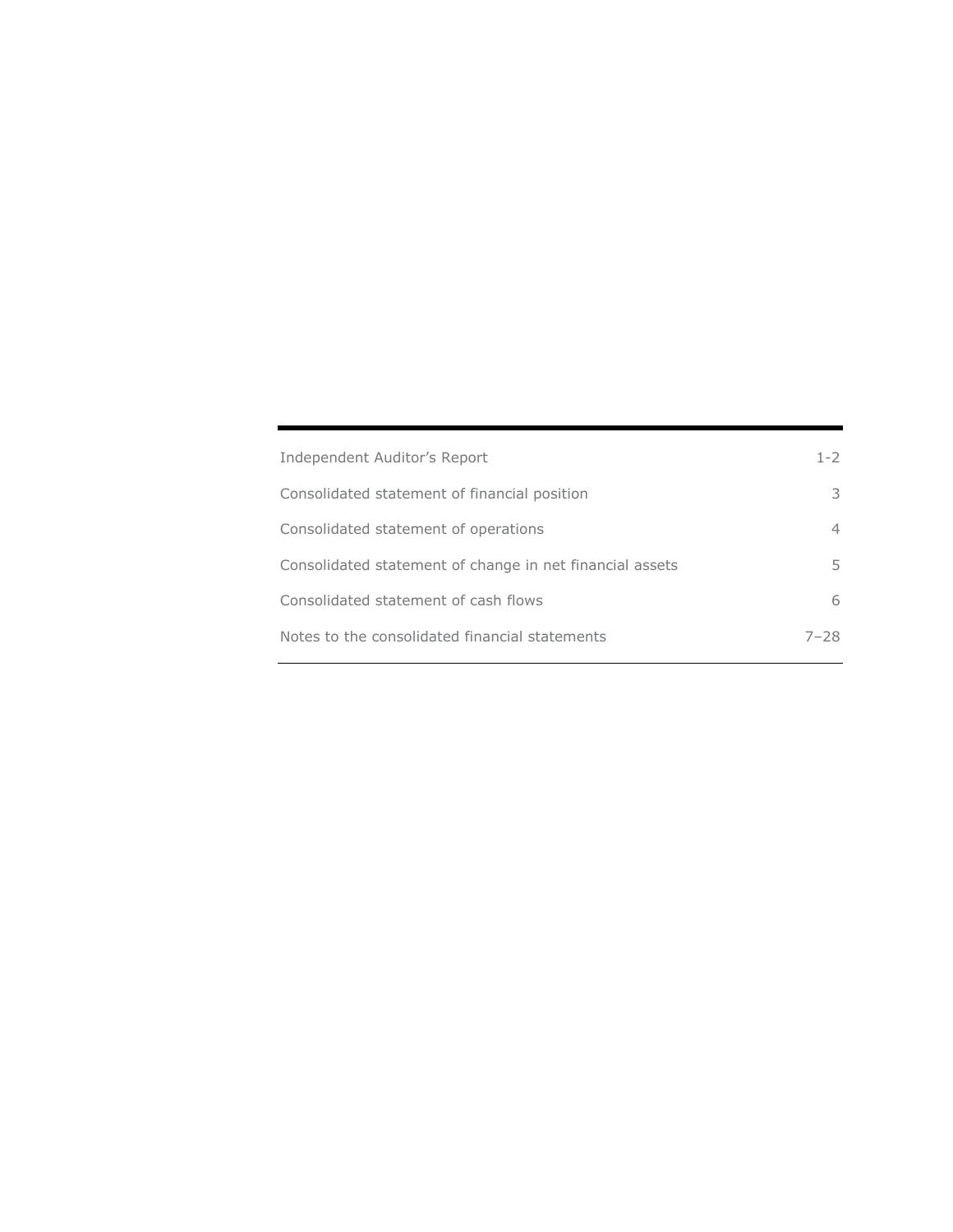# Deloitte.

Deloitte LLP 400 Applewood Crescent Suite 500 Vaughan ON L4K 0C3 Canada

Tel: 416-601-6150 Fax: 416-601-6151 www.deloitte.ca

# **Independent Auditor's Report**

To the Members of Council of The Corporation of the Town of Ajax

#### **Opinion**

We have audited the consolidated financial statements of The Corporation of the Town of Ajax (the "Town"), which comprise the consolidated statement of financial position as at December 31, 2019, and the consolidated statements of operations, change in net financial assets and cash flows for the year then ended, and notes to the financial statements, including a summary of significant accounting policies (collectively referred to as the "financial statements").

In our opinion, the accompanying financial statements present fairly, in all material respects, the financial position of the Town as at December 31, 2019, and the results of its operations, changes in net financial assets, and its cash flows for the year then ended in accordance with Canadian public sector accounting standards.

#### **Basis for Opinion**

We conducted our audit in accordance with Canadian generally accepted auditing standards ("Canadian GAAS"). Our responsibilities under those standards are further described in the *Auditor's Responsibilities for the Audit of the Financial Statements* section of our report. We are independent of the Town in accordance with the ethical requirements that are relevant to our audit of the financial statements in Canada, and we have fulfilled our other ethical responsibilities in accordance with these requirements. We believe that the audit evidence we have obtained is sufficient and appropriate to provide a basis for our opinion.

#### **Responsibilities of Management and Those charged with Governance for the Financial Statements**

Management is responsible for the preparation and fair presentation of the financial statements in accordance with Canadian public sector accounting standards, and for such internal control as management determines is necessary to enable the preparation of financial statements that are free from material misstatement, whether due to fraud or error.

#### **In preparing the financial statements, management is responsible for assessing the Town's ability to**

continue as a going concern, disclosing, as applicable, matters related to going concern and using the going concern basis of accounting unless management either intends to liquidate the Town or to cease operations, or has no realistic alternative but to do so.

Those charged with governance are responsible for overseeing the Town's financial reporting process.

## **Auditor's Responsibilities for the Audit of the Financial Statements**

Our objectives are to obtain reasonable assurance about whether the financial statements as a whole are free from material misstatement, whether due to fraud or error, and to issue an auditor's report that includes our opinion. Reasonable assurance is a high level of assurance, but is not a guarantee that an audit conducted in accordance with Canadian GAAS will always detect a material misstatement when it exists. Misstatements can arise from fraud or error and are considered material if, individually or in the aggregate, they could reasonably be expected to influence the economic decisions of users taken on the basis of these financial statements.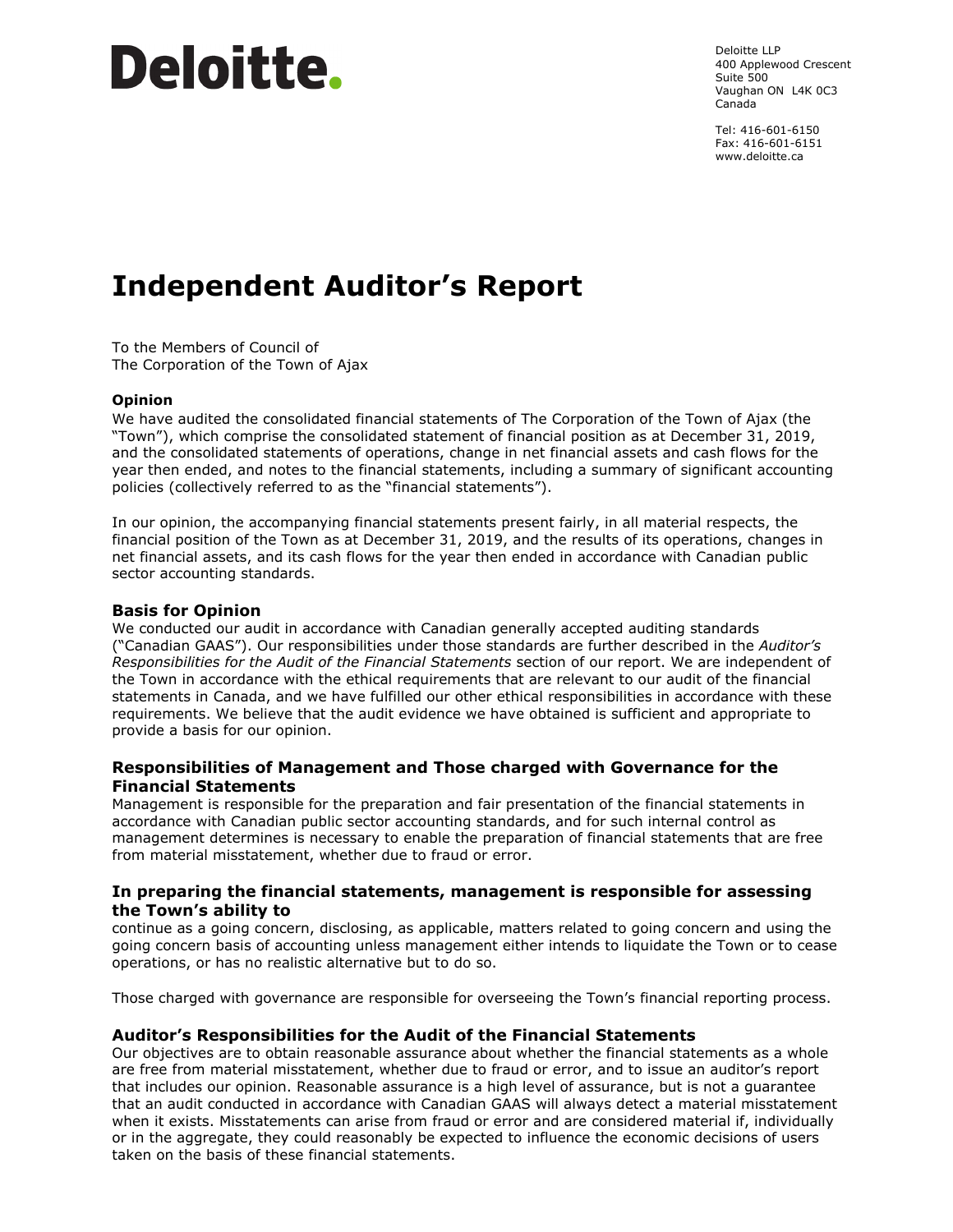As part of an audit in accordance with Canadian GAAS, we exercise professional judgment and maintain professional skepticism throughout the audit. We also:

- Identify and assess the risks of material misstatement of the financial statements, whether due to fraud or error, design and perform audit procedures responsive to those risks, and obtain audit evidence that is sufficient and appropriate to provide a basis for our opinion. The risk of not detecting a material misstatement resulting from fraud is higher than for one resulting from error, as fraud may involve collusion, forgery, intentional omissions, misrepresentations, or the override of internal control.
- Obtain an understanding of internal control relevant to the audit in order to design audit procedures that are appropriate in the circumstances, but not for the purpose of expressing an opinion on the effectiveness of the Town's internal control.
- Evaluate the appropriateness of accounting policies used and the reasonableness of accounting estimates and related disclosures made by management.
- Conclude on the appropriateness of management's use of the going concern basis of accounting and, based on the audit evidence obtained, whether a material uncertainty exists related to events or conditions that may cast significant doubt on the Town's ability to continue as a going concern. If we conclude that a material uncertainty exists, we are required to draw attention in our auditor's report to the related disclosures in the financial statements or, if such disclosures are inadequate, to modify our opinion. Our conclusions are based on the audit evidence obtained up to the date of our auditor's report. However, future events or conditions may cause the Town to cease to continue as a going concern.
- Evaluate the overall presentation, structure and content of the financial statements, including the disclosures, and whether the financial statements represent the underlying transactions and events in a manner that achieves fair presentation.
- Obtain sufficient appropriate audit evidence regarding the financial information of the entities or business activities within the Town to express an opinion on the financial statements. We are responsible for the direction, supervision and performance of the group audit. We remain solely responsible for our audit opinion.

We communicate with those charged with governance regarding, among other matters, the planned scope and timing of the audit and significant audit findings, including any significant deficiencies in internal control that we identify during our audit.

eloitte LLP

Chartered Professional Accountants Licensed Public Accountants September 8, 2020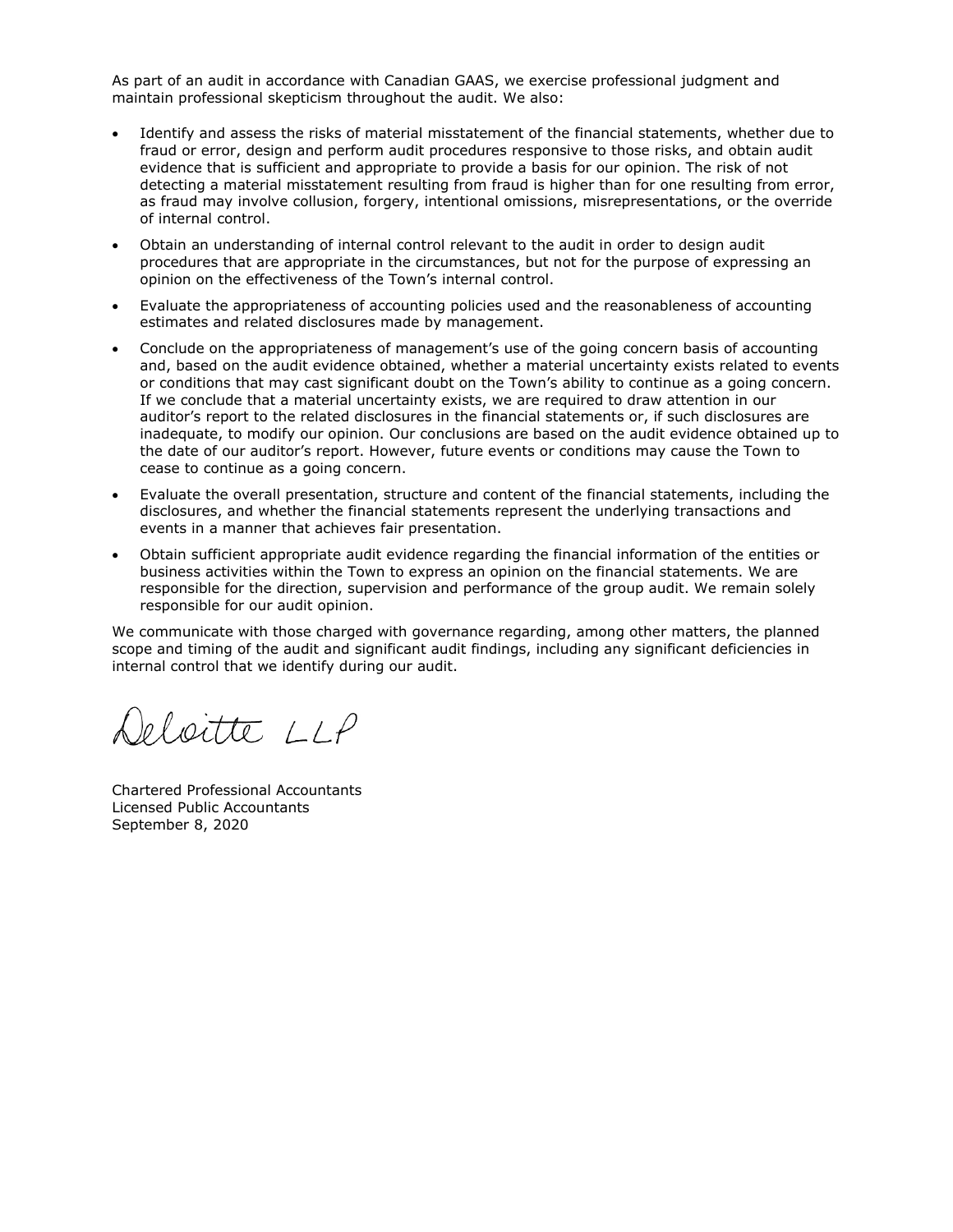**Consolidated statement of financial position** As at December 31, 2019

|                                              | <b>Notes</b> | 2019<br>\$  | 2018<br>\$  |
|----------------------------------------------|--------------|-------------|-------------|
| <b>Financial assets</b>                      |              |             |             |
| Cash                                         | $3$ and $4$  | 112,397,105 | 101,396,514 |
| Temporary investments                        | $3$ and $4$  | 960,919     | 7,071,993   |
| Inventories for resale                       |              | 5,114       | 6,027       |
| Land held for resale                         |              | 940,775     | 940,775     |
| Taxes receivable                             |              | 9,825,128   | 9,546,070   |
| Accounts receivable                          |              | 9,464,691   | 8,545,358   |
| Loans receivable                             | 5            | 1,622,755   | 1,559,741   |
| Investment in government business enterprise | 6            | 73,056,633  | 63,858,769  |
|                                              |              | 208,273,120 | 192,925,247 |
|                                              |              |             |             |
| <b>Liabilities</b>                           |              |             |             |
| Accounts payable and other liabilities       | 7            | 30,307,705  | 31,556,129  |
| Deferred revenue                             | 8            | 21,497,313  | 22,350,143  |
| Accrued interest on municipal debt           |              | 169,316     | 146,975     |
| Municipal debt                               | 9            | 12,609,777  | 7,626,813   |
| Employee benefits payable                    | 10           | 7,874,844   | 7,628,892   |
| Landfill post-closure liability              | 11           | 398,945     | 400,414     |
|                                              |              | 72,857,900  | 69,709,366  |
| Contingencies and commitments                | 13           |             |             |
| Net financial assets                         |              | 135,415,220 | 123,215,881 |
| <b>Non-financial assets</b>                  |              |             |             |
| Tangible capital assets                      | 15           | 583,655,639 | 535,733,787 |
| Construction in progress                     | 15           | 5,451,791   | 33,889,954  |
| Inventories of supplies                      |              | 329,596     | 359,172     |
| Prepaid expenses                             |              | 1,394,320   | 1,236,976   |
|                                              |              | 590,831,346 | 571,219,889 |
| <b>Accumulated surplus</b>                   | 12           | 726,246,566 | 694,435,770 |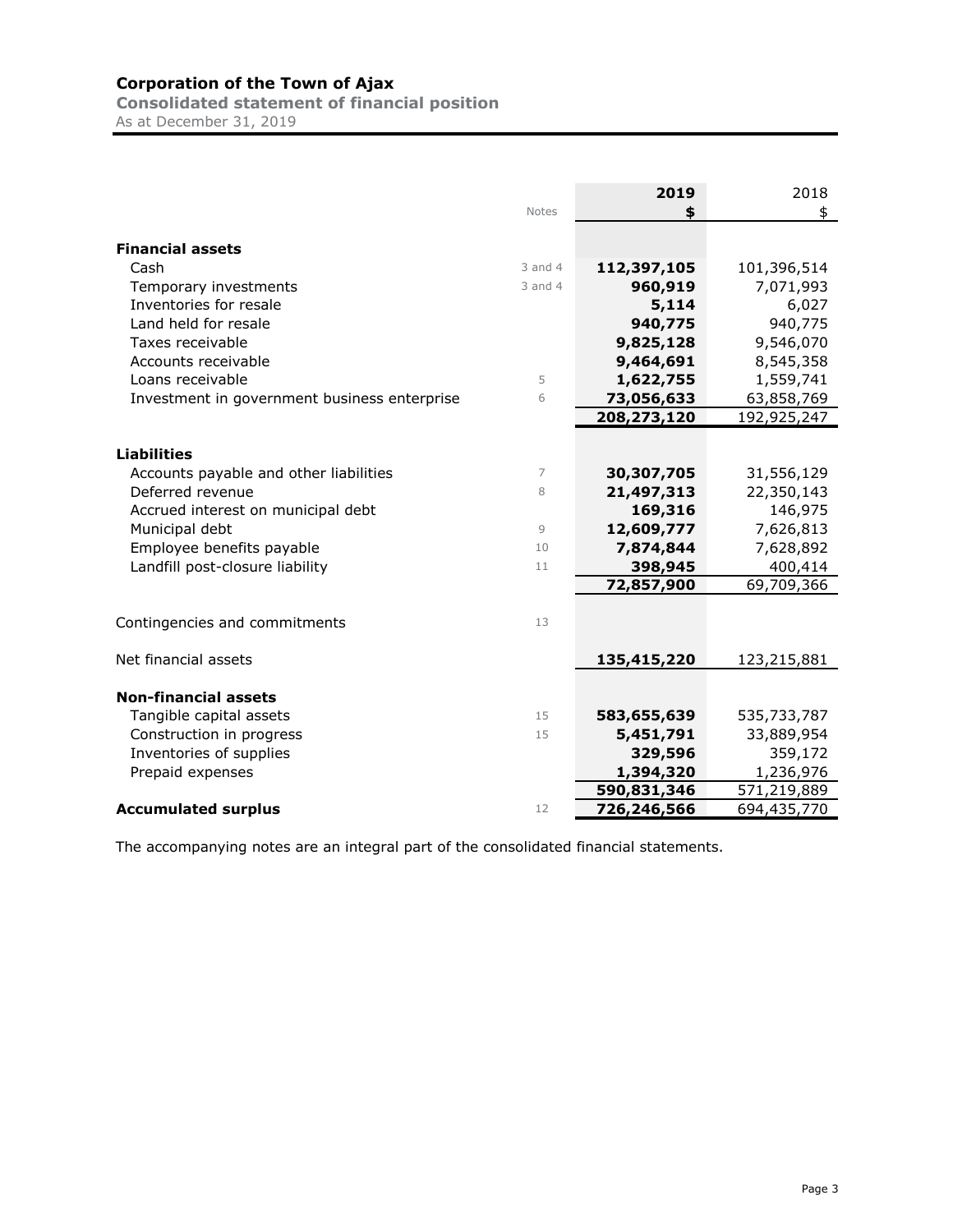**Consolidated statement of operations** Year ended December 31, 2019

|                                        | <b>Notes</b> | <b>Budget</b> | 2019<br>\$  | 2018<br>\$  |
|----------------------------------------|--------------|---------------|-------------|-------------|
|                                        |              | (Note 14)     |             |             |
|                                        |              |               |             |             |
| Revenue                                | 16           |               |             |             |
| Net taxation                           |              | 68,422,300    | 68,503,543  | 64,742,590  |
| Taxation from other governments        |              | 762,900       | 801,614     | 941,125     |
| User charges                           |              | 12,966,600    | 13,026,297  | 13,965,152  |
| Government grants                      |              | 19,000        | 223,183     | 480,931     |
| Gaming and casino revenue              |              | 7,687,500     | 8,635,854   | 8,335,704   |
| Restricted funds earned                | 8            | 12,858,400    | 12,167,327  | 17,567,835  |
| Investment income                      |              | 1,739,600     | 3,096,186   | 3,024,612   |
| Penalties and interest                 |              |               |             |             |
| on taxes receivable                    |              | 1,650,000     | 1,888,002   | 1,702,043   |
| Donations and contributions            |              |               |             |             |
| from developers                        | 15           |               | 16,463,961  | 5,501,341   |
| Income from government                 |              |               |             |             |
| business enterprise                    | 6            |               | 1,053,241   | 3,954,399   |
| Change in valuation of investment in   |              |               |             |             |
| government business enterprise         |              |               |             |             |
| on amalgamation                        | 6            |               | 10,060,153  |             |
| Other                                  |              | 651,300       | 2,281,992   | 2,016,500   |
| Gain (loss) on disposal of tangible    |              |               |             |             |
| capital assets                         |              |               | 54,384      | (208, 560)  |
|                                        |              | 106,757,600   | 138,255,737 | 122,023,672 |
|                                        |              |               |             |             |
| <b>Expenses</b>                        | 16           |               |             |             |
| General government                     |              | 14,580,800    | 15,627,826  | 15,261,462  |
| Protection to persons and property     |              | 21,953,400    | 22,148,887  | 21,276,126  |
| Transportation services                |              | 21,639,800    | 20,013,438  | 19,114,544  |
| Environmental services                 |              | 3,520,900     | 4,053,055   | 3,735,317   |
| Health, social and family services     |              | 280,400       | 280,596     | 269,287     |
| Recreation and culture services        |              | 38,175,400    | 40,226,093  | 34,562,085  |
| Planning and development               |              | 3,914,400     | 4,095,046   | 3,995,598   |
|                                        |              | 104,065,100   | 106,444,941 | 98,214,419  |
|                                        |              |               |             |             |
| Annual surplus                         |              | 2,692,500     | 31,810,796  | 23,809,253  |
| Accumulated surplus, beginning of year |              | 694,435,770   | 694,435,770 | 670,626,517 |
| Accumulated surplus, end of year       |              | 697,128,270   | 726,246,566 | 694,435,770 |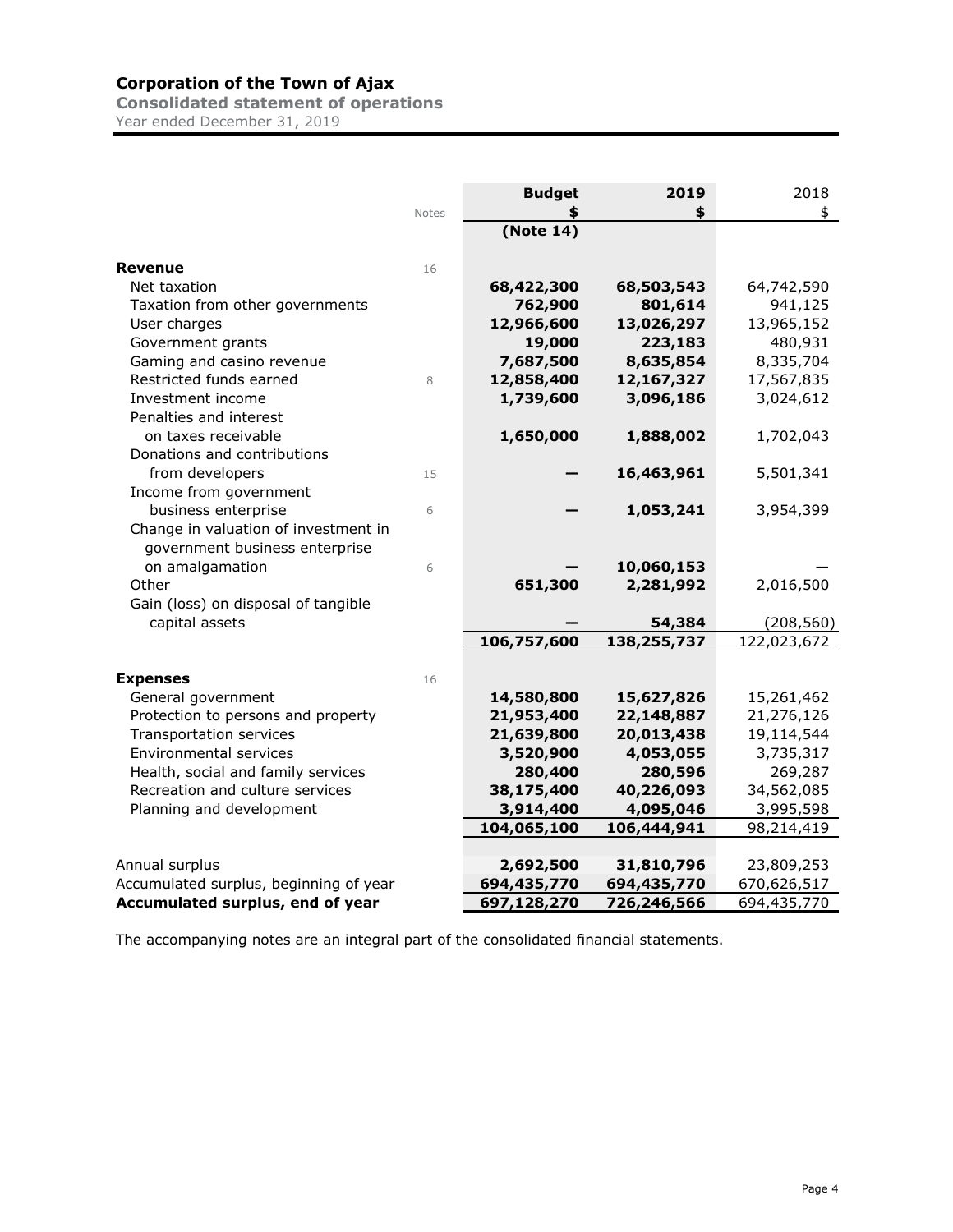**Consolidated statement of change in net financial assets** Year ended December 31, 2019

|                                                                               | <b>Budget</b>              | 2019<br>\$                 | 2018<br>\$                 |
|-------------------------------------------------------------------------------|----------------------------|----------------------------|----------------------------|
|                                                                               | (Note 14)                  |                            |                            |
| <b>Annual surplus</b>                                                         | 2,692,500                  | 31,810,796                 | 23,809,253                 |
| Acquisition of tangible<br>capital assets                                     | (17,798,100)               | (70, 502, 871)             | (30, 345, 306)             |
| Amortization of tangible capital                                              |                            |                            |                            |
| capital assets                                                                | 21,401,100                 | 22,445,005                 | 20,522,510                 |
| (Gain) loss on disposal of tangible<br>capital assets                         |                            | (54, 384)                  | 208,560                    |
| Proceeds on sale of tangible                                                  |                            |                            |                            |
| capital assets                                                                |                            | 190,398                    | 44,387                     |
|                                                                               | 6,295,500                  | (16, 111, 056)             | $\overline{14,}$ 239,404   |
| Additions to construction in progress<br>Transfer of construction in progress | (14, 196, 900)             | (1,670,338)                | (26,902,257)               |
| to tangible capital assets                                                    |                            | 30,096,793                 | 6,960,963                  |
| Construction in progress expensed                                             |                            | 11,708                     | 24,895                     |
|                                                                               | (14, 196, 900)             | 28,438,163                 | (19, 916, 399)             |
| Acquisition inventory of supplies<br>Use/consumption of inventory             |                            | (329, 596)                 | (359, 172)                 |
| of supplies                                                                   |                            | 359,172                    | 306,013                    |
| Acquisition of prepaid expenses                                               |                            | (1, 394, 320)              | (1, 236, 976)              |
| Use/consumption of prepaid<br>expenses                                        |                            | 1,236,976                  | 1,341,350                  |
|                                                                               |                            | (127, 768)                 | 51,215                     |
|                                                                               |                            |                            |                            |
| Net change in net financial assets<br>Net financial assets, beginning of year | (7,901,400)<br>123,215,881 | 12,199,339                 | (5,625,780)                |
| Net financial assets, end of year                                             | 115,314,481                | 123,215,881<br>135,415,220 | 128,841,661<br>123,215,881 |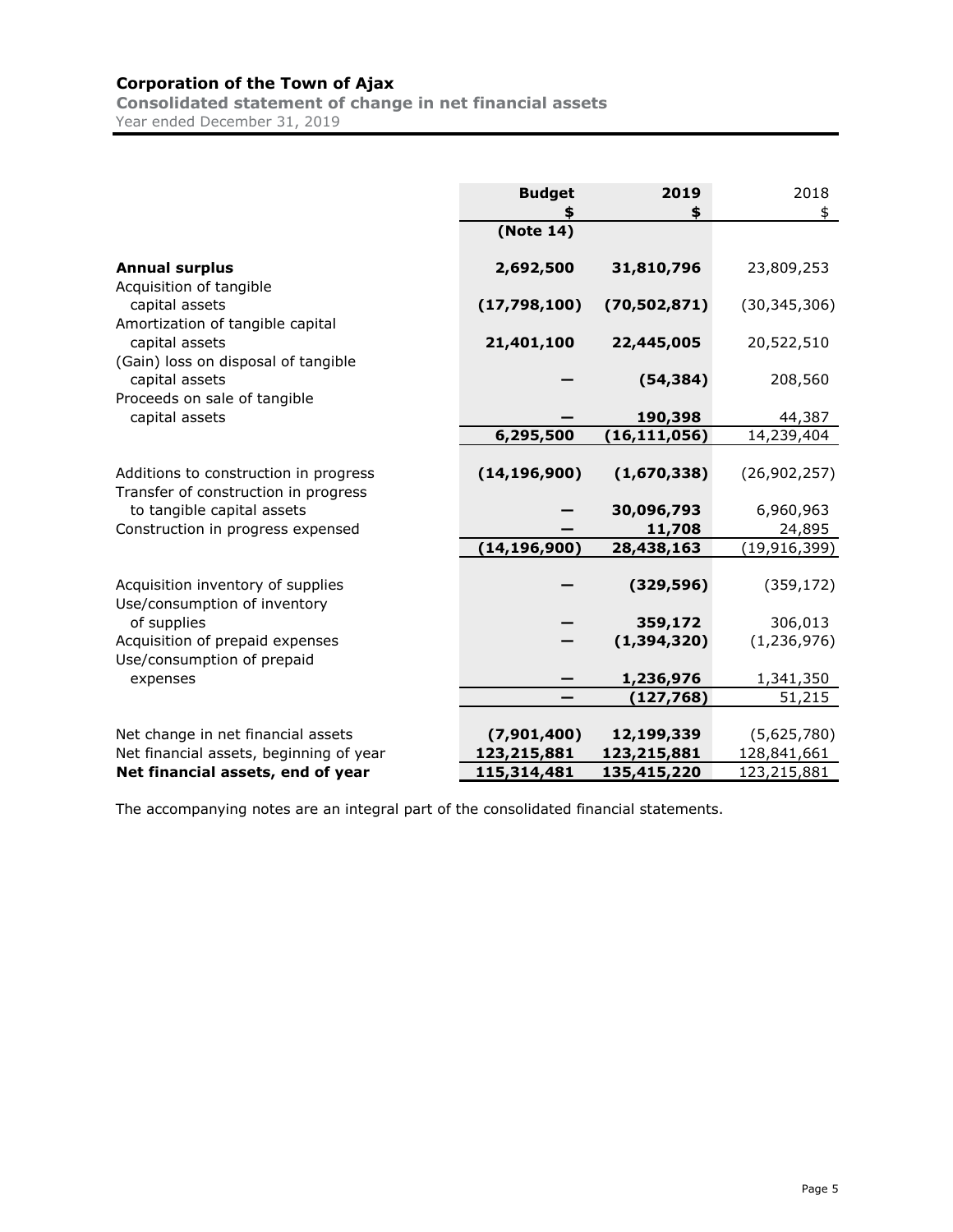**Consolidated statement of cash flows** Year ended December 31, 2019

|                                                                         |              | 2019                | 2018                    |
|-------------------------------------------------------------------------|--------------|---------------------|-------------------------|
|                                                                         | <b>Notes</b> | S                   | \$                      |
| <b>Operating activities</b>                                             |              |                     |                         |
| Annual surplus                                                          |              | 31,810,796          | 23,809,253              |
| Items not involving cash                                                |              |                     |                         |
| Income from investment in government                                    |              |                     |                         |
| business enterprise                                                     | 6            | (1,053,241)         | (3,954,399)             |
| Change in valuation of investment in                                    |              |                     |                         |
| government business enterprise                                          |              |                     |                         |
| on amalgamation                                                         | 6            | (10,060,153)        |                         |
| Amortization of tangible capital assets                                 |              | 22,445,005          | 20,522,510              |
| (Gain) loss on disposal of tangible capital assets                      |              | (54, 384)           | 208,560                 |
| Value of contributed tangible capital assets                            |              |                     |                         |
| recognized as revenue                                                   |              | (16, 463, 961)      | (5,501,341)             |
|                                                                         |              | 26,624,062          | 35,084,583              |
|                                                                         |              |                     |                         |
| Changes in non-cash assets and liabilities<br>Inventory held for resale |              | 913                 | (370)                   |
| Taxes receivable                                                        |              | (279, 058)          | (755, 238)              |
| Accounts receivable                                                     |              | (919, 333)          | 233,310                 |
| Loans receivable                                                        | 5            | (63, 014)           | (137, 741)              |
| Accounts payable and other liabilities                                  |              | (1, 248, 424)       | 454,791                 |
| Deferred revenue                                                        |              | (852, 830)          | (5, 193, 476)           |
| Inventories of supplies                                                 |              | 29,576              | (53, 159)               |
| Prepaid expenses                                                        |              | (157, 344)          | 104,374                 |
| Employee benefits payable                                               |              | 245,952             | 377,348                 |
| Landfill post-closure liability                                         |              | (1, 469)            | 3,646                   |
|                                                                         |              | 23,379,031          | 30,118,068              |
| <b>Capital transactions</b>                                             |              |                     |                         |
| Acquisition of tangible capital assets                                  |              |                     |                         |
| (net of contributed tangible capital assets)                            |              | (54,038,910)        | (24, 843, 965)          |
| Increase in construction in progress                                    |              | 28,438,163          | (19, 916, 399)          |
| Proceeds on disposal of tangible capital assets                         |              | 190,398             | 44,387                  |
|                                                                         |              | (25, 410, 349)      | (44, 715, 977)          |
| <b>Investing activity</b>                                               |              |                     |                         |
| Dividend from government business enterprise                            |              | 1,915,530           | 1,508,700               |
|                                                                         |              |                     |                         |
| <b>Financing activities</b>                                             |              |                     |                         |
| Municipal debt repaid                                                   |              | 4,982,964           | (3, 275, 975)           |
| Decrease in accrued interest on                                         |              |                     |                         |
| on municipal debt                                                       |              | 22,341<br>5,005,305 | 10,514<br>(3, 265, 461) |
|                                                                         |              |                     |                         |
| Net change in cash and temporary investments                            |              | 4,889,517           | (16, 354, 670)          |
| Cash and temporary investments, beginning of year                       |              | 108,468,507         | 124,823,177             |
| Cash and temporary investments, end of year                             | 4            | 113,358,024         | 108,468,507             |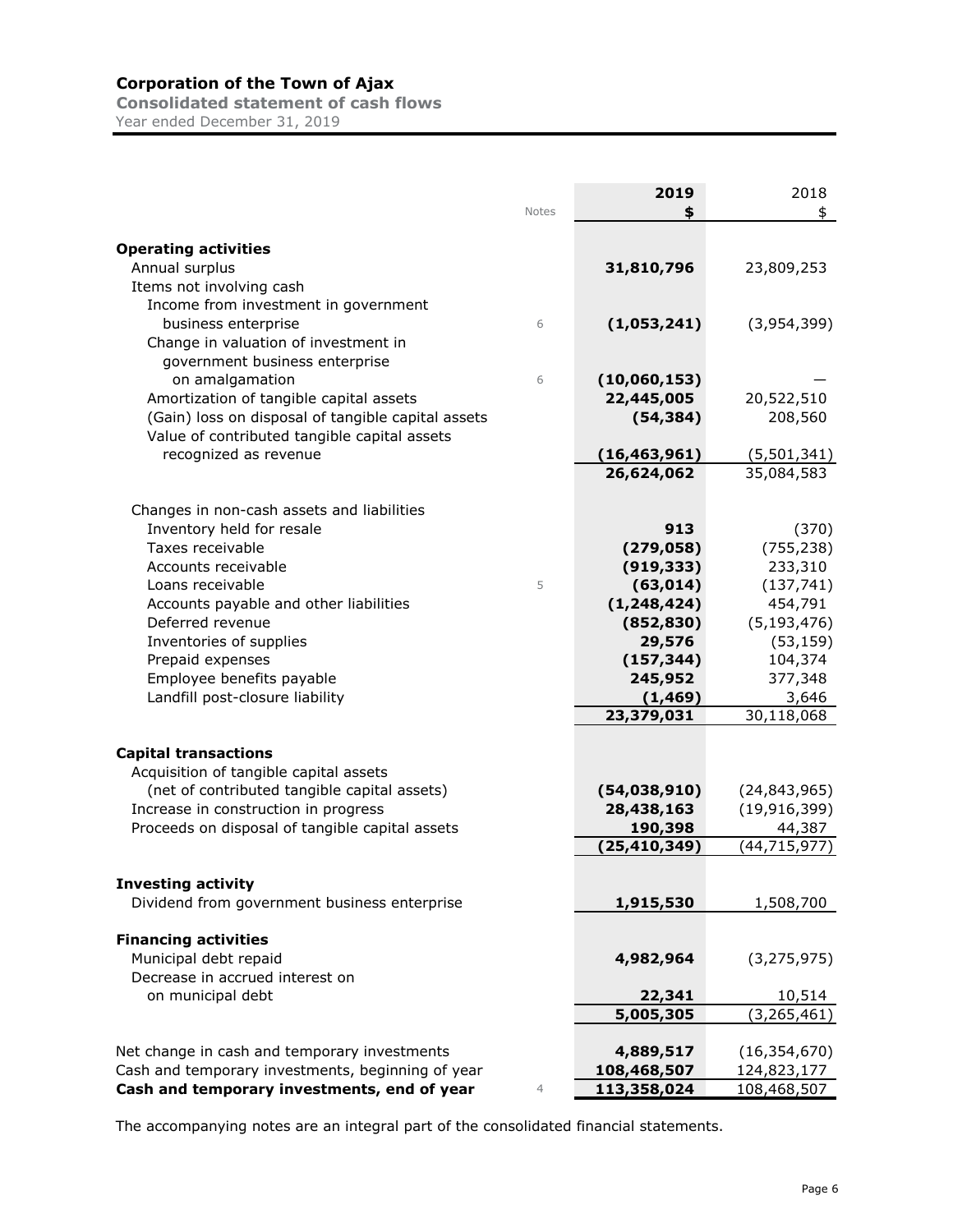## **1. Summary of significant accounting of policies**

#### *Management responsibility*

The consolidated financial statements (the "financial statements") of Corporation of the Town of Ajax (the "Town") are the representations of management prepared in accordance with accounting policies and standards established by the Public Sector Accounting Board ("PSAB") of the Chartered Professional Accountants of Canada (CPA Canada).

#### *Basis of accounting*

The focus of these financial statements is on the financial position of the Town and the changes thereto. The consolidated statement of financial position includes all the financial assets and liabilities of the Town as well as non-financial assets. Financial assets are those assets which could provide resources to discharge existing liabilities or finance future operations. Net financial assets form a part of the financial position and are the difference between financial assets and liabilities. This provides information about the municipality's overall future revenue requirements and its ability to finance activities and meet its obligations. Non-financial assets are normally used to deliver services. Their value lies with their service potential rather than their ability to generate future cash inflows. They form part of the financial position as they provide resources that the government can employ in the future to meet its objectives. The accumulated surplus is made up of the combination of net financial assets and non-financial assets.

Significant accounting policies adopted by the Town are as follows:

- *(a) Reporting entity* 
	- *(i) Consolidated financial statements*

The consolidated financial statements reflect the assets, liabilities, revenues and expenses of the reporting entity. The reporting entity is comprised of the activities of all committees of Council, the Town of Ajax Public Library Board, the Ajax Downtown Business Improvement Area and the Pickering Village Business Improvement Area which are controlled by the Town.

All material inter-fund transactions and balances are eliminated on consolidation.

*(ii) Investment in Elexicon Corporation (formerly Veridian Corporation)* 

The Town's investment in Elexicon Corporation is accounted for on a modified equity basis, consistent with generally accepted accounting principles as recommended by PSAB for investments in government business enterprises. Under the modified equity basis, Elexicon Corporation's accounting policies are not adjusted to conform to those of the Town and inter-organizational transactions and balances are not eliminated. The Town recognizes its equity interest in the annual earnings or loss of Elexicon Corporation in its consolidated statement of operations with a corresponding increase or decrease in its investment asset account. Dividends that the Town may receive from Elexicon Corporation and other capital transactions are reflected as adjustments in the investment asset account.

*(iii) Operations of School Boards and the Region of Durham* 

The taxation, other revenues, expenses, assets and liabilities with respect to the operations of the school boards and the Region of Durham are not reflected in these consolidated financial statements.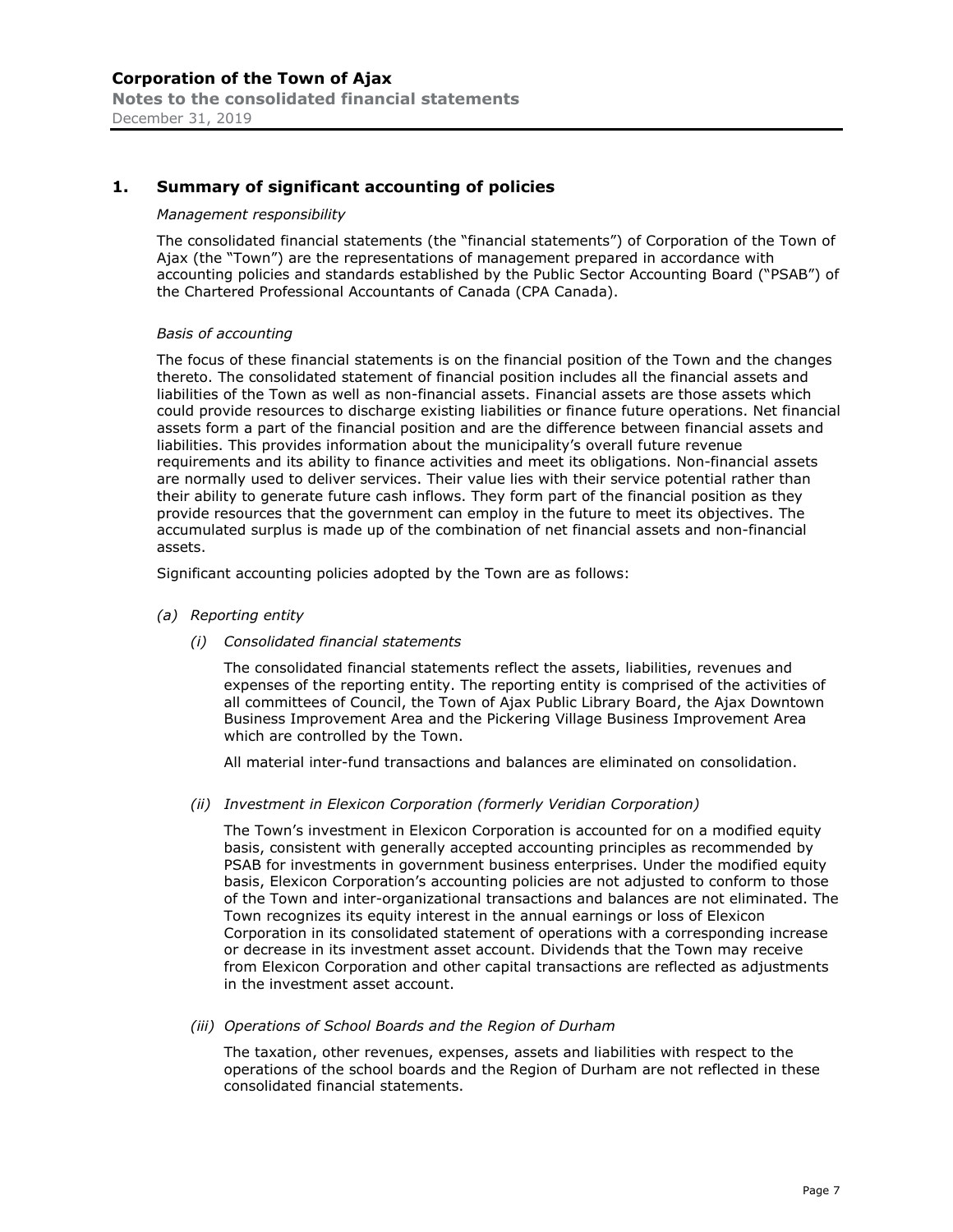# **Corporation of the Town of Ajax Notes to the consolidated financial statements**  December 31, 2019

# **1. Significant accounting policies (continued)**

*Basis of accounting (continued)* 

#### *(b) Basis of accounting*

*(i) Accrual basis of accounting* 

Revenue and expenses are reported on the accrual basis of accounting. The accrual basis of accounting recognizes revenues as they are earned and measurable; expenses are recognized as they are incurred and measurable as a result of the receipt of goods and services and the creation of a legal obligation to pay.

#### *(ii) Tax revenue*

Tax revenue is recognized on all taxable properties within the Town included in the tax roll provided by the Municipal Property Assessment Corporation, using property values included in the tax roll or property values that can be reasonably be estimated by the Town as it relates to supplementary or omitted assessments using tax rates authorized by Council for the Town's own purposes in the period for which the tax is levied.

*(iii) Government transfers* 

Government transfers are recognized as revenues by the Town in the period during which the transfer is authorized and any eligibility criteria are met unless they are restricted through stipulations that require specific actions to be carried out in order to keep the transfer. For such transfers, revenue is recognized when the stipulation has been met.

#### *(iv) Temporary investments*

Temporary investments consist of investments in guaranteed investment certificates and are recorded at the lower of cost and market value. Accrued interest is included in accounts receivable.

*(v) Inventory* 

Inventory is valued at cost which is determined on a weighted-average basis.

*(vi) Loans receivable* 

Loans receivable are recorded at cost less any amount for valuation allowance. A valuation allowance would be made if collection is in doubt. Interest on loans receivable is accrued in accordance with the terms of the agreements, to the extent that it is considered collectible.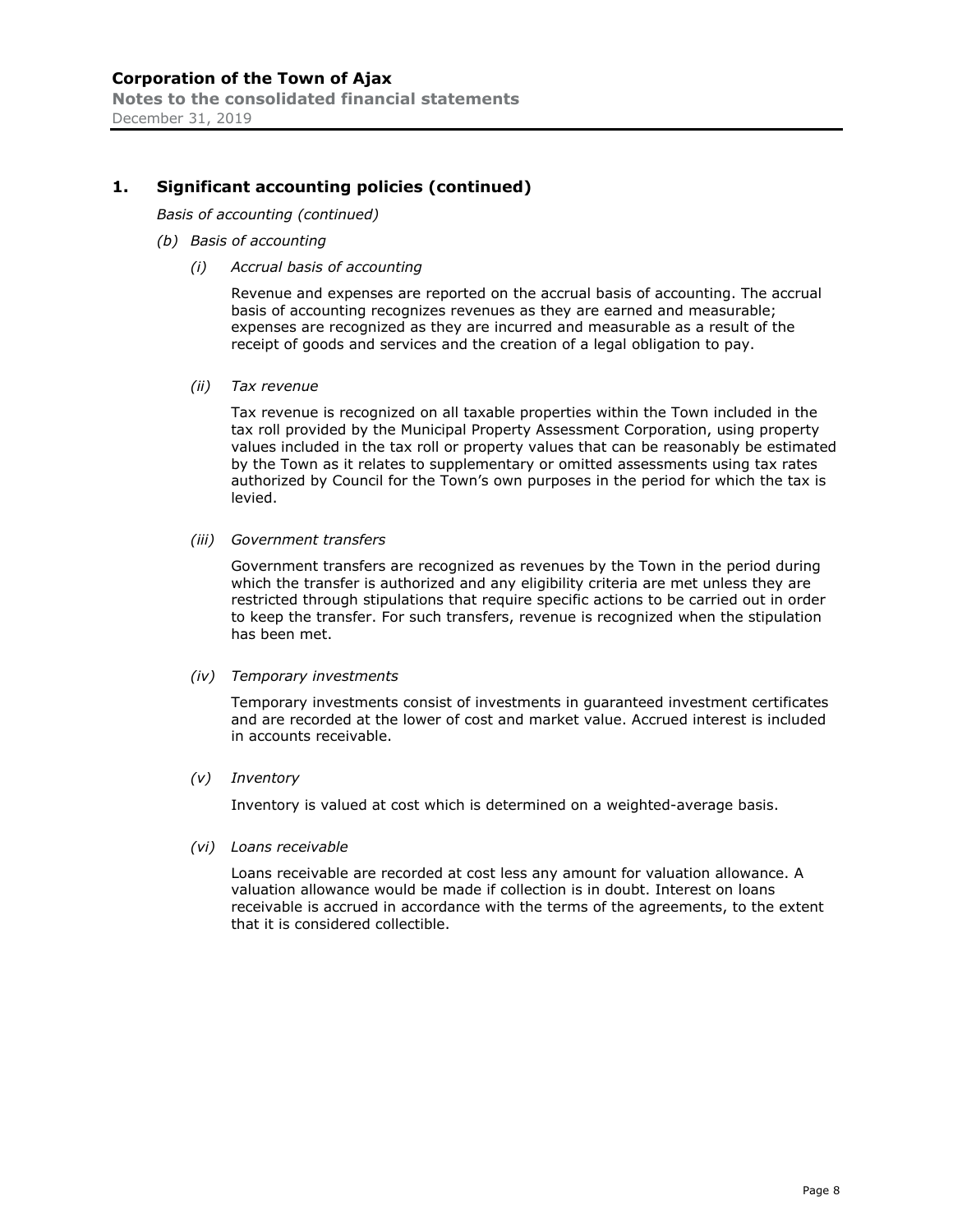**Notes to the consolidated financial statements**  December 31, 2019

## **1. Significant accounting policies (continued)**

*Basis of accounting (continued)* 

- *(b) Basis of accounting (continued)* 
	- *(vii) Tangible capital assets ("TCA")*

Tangible capital assets are recorded at cost less accumulated amortization. Cost includes all costs directly related to acquisition or construction of the tangible capital asset including transportation costs, installation costs, design and engineering fees, legal fees and site preparation costs. Amortization is recorded on a straight-line basis over the estimated life of the tangible capital asset commencing once the asset is available for use as follows:

| Land improvements                | $15-40$ years |
|----------------------------------|---------------|
| <b>Buildings</b>                 | $20-50$ years |
| Computer hardware/software       | 5 years       |
| Vehicles and rolling equipment   | $7-20$ years  |
| Furniture fixtures and equipment | $5-20$ years  |
| Road network                     | $20-75$ years |
| Storm water network              | $25-75$ years |

One-half of the annual amortization is charged in the year of acquisition and in the year of disposal. Assets under construction are not amortized until the asset is available for productive use. Land is not amortized.

Tangible capital assets received as contributions, excluding road allowances, are recorded at their fair value at the date contributed, and that amount is also recorded as revenue. Contributed road allowances are recorded at nominal value.

#### *(viii) Intangible assets*

Intangible assets are not recognized as assets in the financial statements.

#### *(ix) Liability for Contaminated Sites*

A liability for the remediation of a contaminated site is recognized as the best estimate of the amount required to remediate the contaminated site when contamination exceeding an environmental standard exists, the Town is either directly responsible or accepts responsibility, it is expected that the future economic benefit will be given up, and a reasonable estimate of the amount is determinable. If the likelihood of the Town's obligation to incur these costs is either not determinable, or if an amount cannot be reasonably estimated, the costs are disclosed as contingent liabilities in the notes to the financial statements.

#### *(x) Deferred revenue*

Deferred revenues represent user charges and fees which have been collected but for which the related services have yet to be performed. These amounts will be recognized as revenues in the fiscal year the services are performed. In addition, any contributions received with external restrictions are deferred until the related expenditures are made.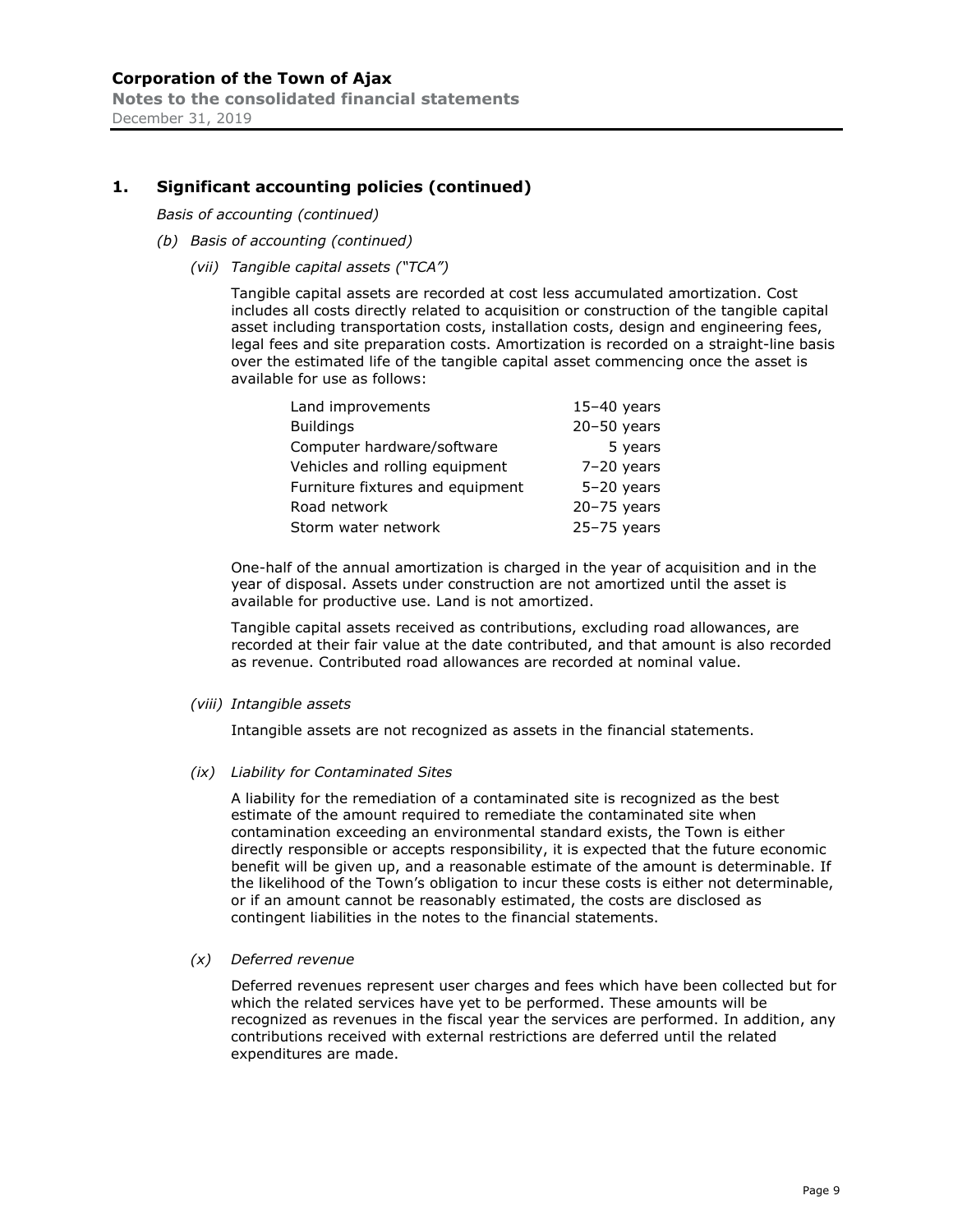**Notes to the consolidated financial statements**  December 31, 2019

# **1. Significant accounting policies (continued)**

- *(b) Basis of accounting (continued)* 
	- *(xi) Post-employment benefits*

The present value of the cost of providing employees with future benefit programs is recognized as employees earn these entitlements through service. Actuarial gains and losses are amortized over the average remaining service period ("ARSP").

*(xii) Use of estimates* 

The preparation of financial statements in conformity with Canadian public sector accounting standards requires management to make estimates and assumptions that affect the reported amounts in the financial statements and accompanying notes. Accounts involving significant estimates include allowance for doubtful accounts, accrued liabilities, employee future benefits liabilities, landfill post closure liability and estimates relating to tangible capital assets. Actual results could differ from these estimates.

# **2. Operations of school boards and the Region of Durham**

Further to Note 1 (a) (iii) requisitions are made by the Region of Durham and School Boards requiring the Town to collect property taxes and payments in lieu of property taxes on their behalf. The amounts collected and remitted are summarizes as follows:

|                           | <b>Region</b> | <b>School board</b> |
|---------------------------|---------------|---------------------|
| Taxation                  | 122,218,014   | 47,394,685          |
| Payments in lieu of taxes | 746,131       | 462,141             |
|                           | 122,964,145   | 47,856,826          |

## **3. Cash and temporary investments**

|                       | 2019        | 2018        |
|-----------------------|-------------|-------------|
|                       | S           |             |
|                       |             |             |
| Unrestricted          |             |             |
| Cash                  | 90,382,522  | 75,104,531  |
| Temporary investments | 960,919     | 7,071,993   |
|                       | 91,343,441  | 82,176,524  |
| Restricted (Note 4)   |             |             |
| Cash                  | 22,014,583  | 26,291,983  |
|                       | 113,358,024 | 108,468,507 |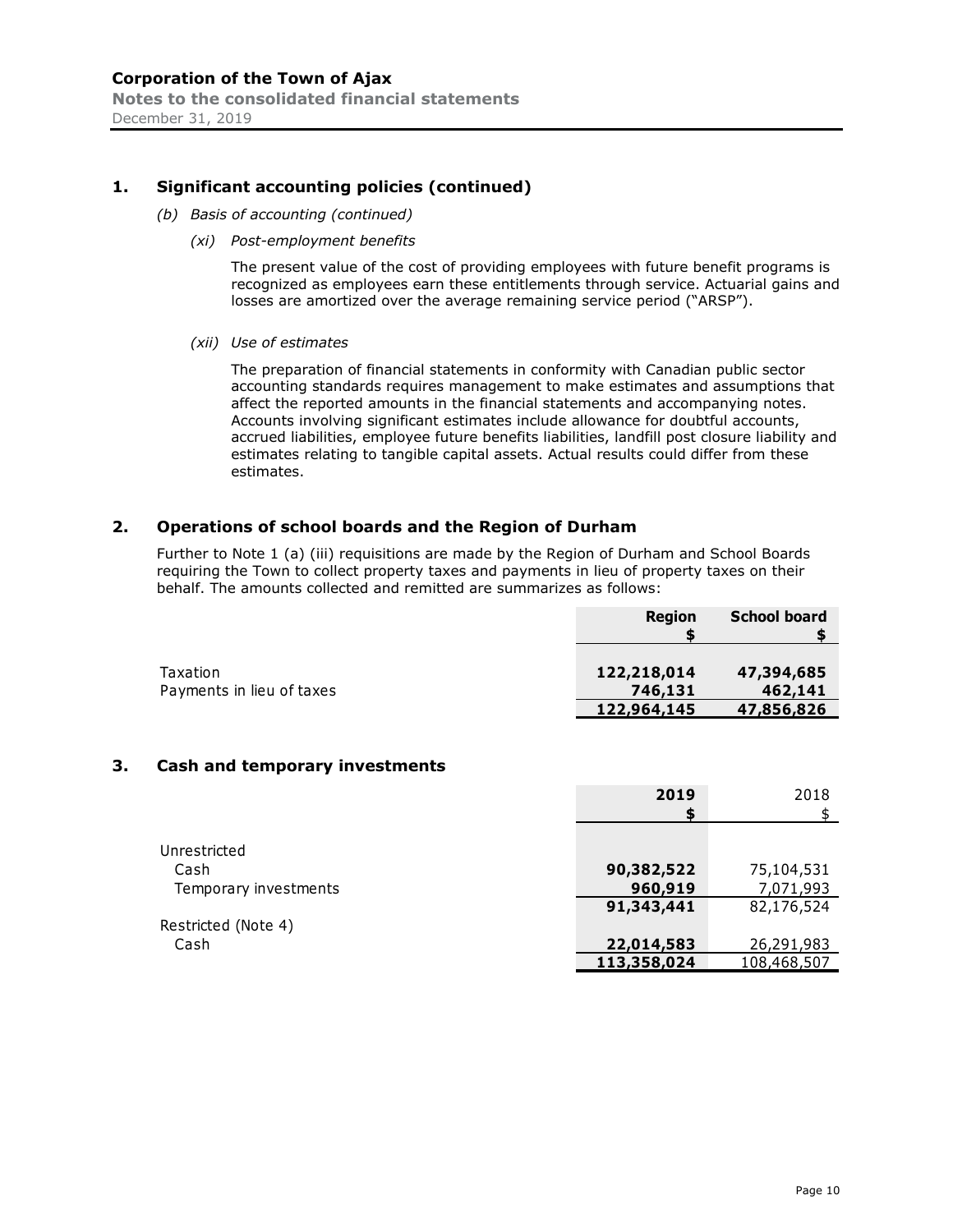## **3. Cash and temporary investments (continued)**

Cash is held on deposit and in Guaranteed Investment Certificates. The cash in the bank is earning interest on a monthly basis. The interest rate is based on average balances and will fluctuate based on the bank's prime rate. The Corporation holds four Guaranteed Investment Certificates purchased from the Royal Bank of Canada totaling \$960,919. The rate of return on these GICs range from 1.15% to 2.2%.

#### **4. Restricted assets**

|                         | 2019        | 2018        |
|-------------------------|-------------|-------------|
|                         |             |             |
| Cash (Note 3)           | 22,014,583  | 26,291,983  |
| Interest receivable     | 39,953      | 48,155      |
| Due to own municipality | (2,652,716) | (5,819,301) |
|                         | 19,401,820  | 20,520,837  |

Restricted assets represent assets of obligatory reserve funds and certain deferred grants (Note 8).

#### **5. Loans receivable**

The Town of Ajax holds a loan receivable of \$1,622,755 (\$1,559,741 in 2018) bearing interest at 4%. The loan, including interest, was due on August 31, 2019 and is secured by a registered first mortgage. As at December 31, 2020, the loan remains outstanding. Given that the loan is secured against real property, the value of which is expected to be adequate to cover the amount outstanding, the Town does not anticipate any collectibility issues with the balance.

#### **6. Investment in government business enterprise**

*(a)* Until March 31, 2019, the Town held a 32.1% interest in Veridian Corporation, which was owned by the Town of Ajax, City of Pickering, Municipality of Clarington, and the City of Belleville. Effective April 1, 2019, Veridian Corporation amalgamated with Whitby Hydro Electric Corporation to form Elexicon Corporation. Elexicon Corporation is owned by the legacy owners of Veridian Corporation, and the Town of Whitby. The Town has a 21.828% interest in Elexicon Corporation.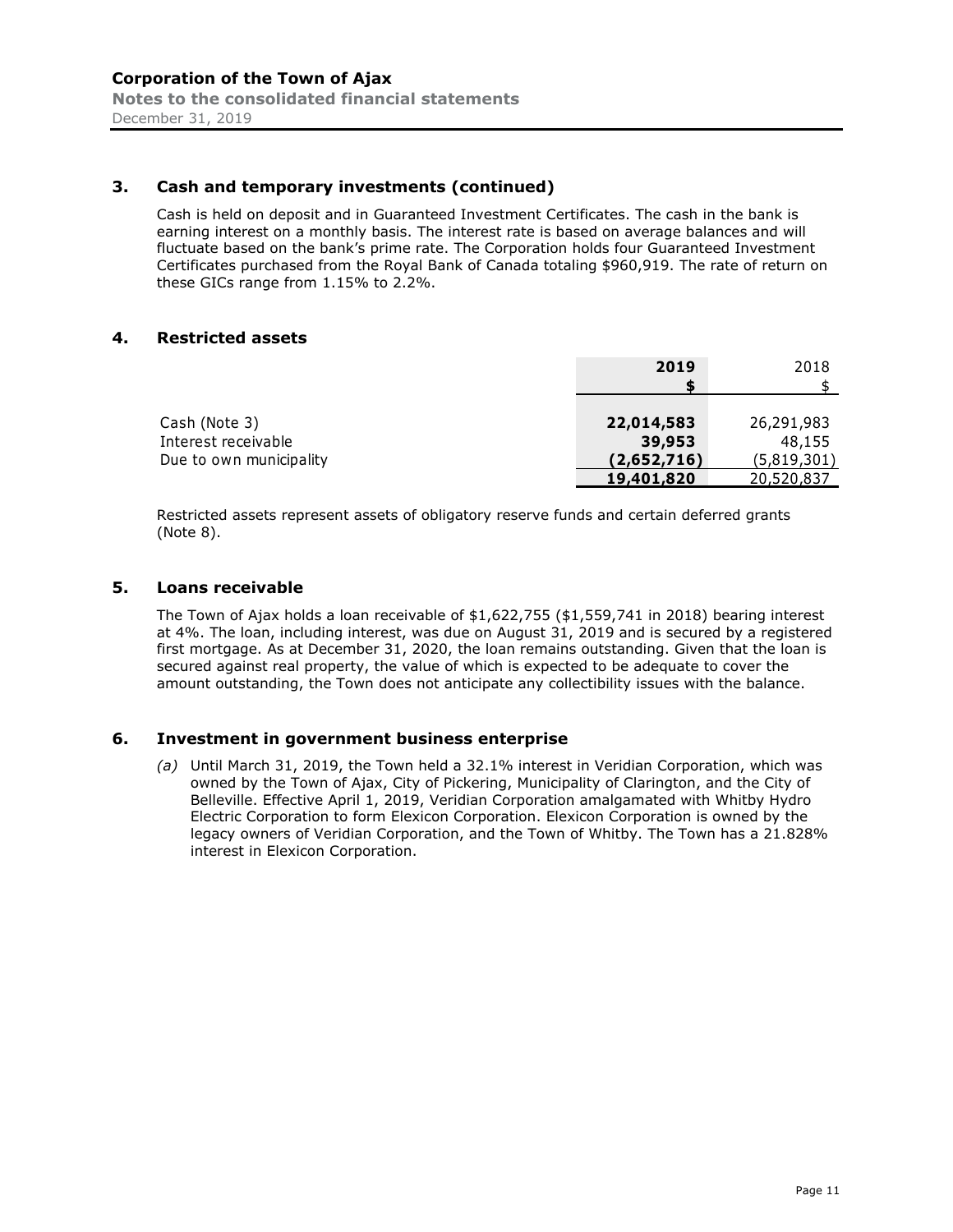#### **6. Investment in government business enterprise (continued)**

*(a) (continued)* 

Elexicon Corporation, as a government business enterprise, is accounted for on the modified equity basis in these financial statements. Elexicon Corporation serves as the electrical distribution utility for a number of communities including the four noted above and conducts non-regulated utility service ventures through its subsidiaries. The following table provides condensed supplementary consolidated financial information for the corporation and its subsidiaries for the year ended December 31. The amounts are disclosed in thousands of dollars:

| \$<br>\$<br>Assets<br>70,908<br>Current<br>84,933<br>291,057<br>506,254<br>Capital and intangibles<br>Other<br>256<br>166<br>362,131<br><b>Total assets</b><br>591,443<br>7,217<br>Regulatory balances<br>15,145<br>369,348<br>606,588<br>Total assets and regulatory balances<br>Liabilities<br>Current<br>152,979<br>87,413<br>180,360<br>37,132<br>Long-term debt<br>Other<br>33,310<br>91,408<br><b>Total liabilities</b><br>359,181<br>223,421<br>Shareholders' equity<br>Share capital<br>97,692<br>67,260<br>Contributed capital<br>25<br>25<br>2019 Contributed Surplus<br>79,301<br>Accumulated other comprehensive loss<br>(816)<br>(53)<br>70,537<br>Retained earnings<br>68,597<br>244,799<br>137,769<br>Total equity<br>Regulatory balances<br>8,158<br>2,608<br>Total liabilities, equity and regulatory balances<br>369,348<br>606,588<br>Comprehensive Income<br>Commodity revenue<br>305,445<br>266,543<br>Commodity expenses<br>(311, 627)<br>(269, 157)<br>Distribution revenue<br>54,254<br>58,759<br>Operating expenses<br>(49, 195)<br>(42, 200)<br>(3, 333)<br>Other expense<br>(5, 253)<br>263<br>Accumulated other comprehensive loss<br>(500)<br>Net movements in regulatory balances, net of tax<br>9,180<br>5,949 |                                         | 2019    | 2018    |
|-----------------------------------------------------------------------------------------------------------------------------------------------------------------------------------------------------------------------------------------------------------------------------------------------------------------------------------------------------------------------------------------------------------------------------------------------------------------------------------------------------------------------------------------------------------------------------------------------------------------------------------------------------------------------------------------------------------------------------------------------------------------------------------------------------------------------------------------------------------------------------------------------------------------------------------------------------------------------------------------------------------------------------------------------------------------------------------------------------------------------------------------------------------------------------------------------------------------------------------------------|-----------------------------------------|---------|---------|
|                                                                                                                                                                                                                                                                                                                                                                                                                                                                                                                                                                                                                                                                                                                                                                                                                                                                                                                                                                                                                                                                                                                                                                                                                                               |                                         | (000's) | (000's) |
|                                                                                                                                                                                                                                                                                                                                                                                                                                                                                                                                                                                                                                                                                                                                                                                                                                                                                                                                                                                                                                                                                                                                                                                                                                               |                                         |         |         |
|                                                                                                                                                                                                                                                                                                                                                                                                                                                                                                                                                                                                                                                                                                                                                                                                                                                                                                                                                                                                                                                                                                                                                                                                                                               |                                         |         |         |
|                                                                                                                                                                                                                                                                                                                                                                                                                                                                                                                                                                                                                                                                                                                                                                                                                                                                                                                                                                                                                                                                                                                                                                                                                                               |                                         |         |         |
|                                                                                                                                                                                                                                                                                                                                                                                                                                                                                                                                                                                                                                                                                                                                                                                                                                                                                                                                                                                                                                                                                                                                                                                                                                               |                                         |         |         |
|                                                                                                                                                                                                                                                                                                                                                                                                                                                                                                                                                                                                                                                                                                                                                                                                                                                                                                                                                                                                                                                                                                                                                                                                                                               |                                         |         |         |
|                                                                                                                                                                                                                                                                                                                                                                                                                                                                                                                                                                                                                                                                                                                                                                                                                                                                                                                                                                                                                                                                                                                                                                                                                                               |                                         |         |         |
|                                                                                                                                                                                                                                                                                                                                                                                                                                                                                                                                                                                                                                                                                                                                                                                                                                                                                                                                                                                                                                                                                                                                                                                                                                               |                                         |         |         |
|                                                                                                                                                                                                                                                                                                                                                                                                                                                                                                                                                                                                                                                                                                                                                                                                                                                                                                                                                                                                                                                                                                                                                                                                                                               |                                         |         |         |
|                                                                                                                                                                                                                                                                                                                                                                                                                                                                                                                                                                                                                                                                                                                                                                                                                                                                                                                                                                                                                                                                                                                                                                                                                                               |                                         |         |         |
|                                                                                                                                                                                                                                                                                                                                                                                                                                                                                                                                                                                                                                                                                                                                                                                                                                                                                                                                                                                                                                                                                                                                                                                                                                               |                                         |         |         |
|                                                                                                                                                                                                                                                                                                                                                                                                                                                                                                                                                                                                                                                                                                                                                                                                                                                                                                                                                                                                                                                                                                                                                                                                                                               |                                         |         |         |
|                                                                                                                                                                                                                                                                                                                                                                                                                                                                                                                                                                                                                                                                                                                                                                                                                                                                                                                                                                                                                                                                                                                                                                                                                                               |                                         |         |         |
|                                                                                                                                                                                                                                                                                                                                                                                                                                                                                                                                                                                                                                                                                                                                                                                                                                                                                                                                                                                                                                                                                                                                                                                                                                               |                                         |         |         |
|                                                                                                                                                                                                                                                                                                                                                                                                                                                                                                                                                                                                                                                                                                                                                                                                                                                                                                                                                                                                                                                                                                                                                                                                                                               |                                         |         |         |
|                                                                                                                                                                                                                                                                                                                                                                                                                                                                                                                                                                                                                                                                                                                                                                                                                                                                                                                                                                                                                                                                                                                                                                                                                                               |                                         |         |         |
|                                                                                                                                                                                                                                                                                                                                                                                                                                                                                                                                                                                                                                                                                                                                                                                                                                                                                                                                                                                                                                                                                                                                                                                                                                               |                                         |         |         |
|                                                                                                                                                                                                                                                                                                                                                                                                                                                                                                                                                                                                                                                                                                                                                                                                                                                                                                                                                                                                                                                                                                                                                                                                                                               |                                         |         |         |
|                                                                                                                                                                                                                                                                                                                                                                                                                                                                                                                                                                                                                                                                                                                                                                                                                                                                                                                                                                                                                                                                                                                                                                                                                                               |                                         |         |         |
|                                                                                                                                                                                                                                                                                                                                                                                                                                                                                                                                                                                                                                                                                                                                                                                                                                                                                                                                                                                                                                                                                                                                                                                                                                               |                                         |         |         |
|                                                                                                                                                                                                                                                                                                                                                                                                                                                                                                                                                                                                                                                                                                                                                                                                                                                                                                                                                                                                                                                                                                                                                                                                                                               |                                         |         |         |
|                                                                                                                                                                                                                                                                                                                                                                                                                                                                                                                                                                                                                                                                                                                                                                                                                                                                                                                                                                                                                                                                                                                                                                                                                                               |                                         |         |         |
|                                                                                                                                                                                                                                                                                                                                                                                                                                                                                                                                                                                                                                                                                                                                                                                                                                                                                                                                                                                                                                                                                                                                                                                                                                               |                                         |         |         |
|                                                                                                                                                                                                                                                                                                                                                                                                                                                                                                                                                                                                                                                                                                                                                                                                                                                                                                                                                                                                                                                                                                                                                                                                                                               |                                         |         |         |
|                                                                                                                                                                                                                                                                                                                                                                                                                                                                                                                                                                                                                                                                                                                                                                                                                                                                                                                                                                                                                                                                                                                                                                                                                                               |                                         |         |         |
|                                                                                                                                                                                                                                                                                                                                                                                                                                                                                                                                                                                                                                                                                                                                                                                                                                                                                                                                                                                                                                                                                                                                                                                                                                               |                                         |         |         |
|                                                                                                                                                                                                                                                                                                                                                                                                                                                                                                                                                                                                                                                                                                                                                                                                                                                                                                                                                                                                                                                                                                                                                                                                                                               |                                         |         |         |
|                                                                                                                                                                                                                                                                                                                                                                                                                                                                                                                                                                                                                                                                                                                                                                                                                                                                                                                                                                                                                                                                                                                                                                                                                                               |                                         |         |         |
|                                                                                                                                                                                                                                                                                                                                                                                                                                                                                                                                                                                                                                                                                                                                                                                                                                                                                                                                                                                                                                                                                                                                                                                                                                               |                                         |         |         |
|                                                                                                                                                                                                                                                                                                                                                                                                                                                                                                                                                                                                                                                                                                                                                                                                                                                                                                                                                                                                                                                                                                                                                                                                                                               |                                         |         |         |
|                                                                                                                                                                                                                                                                                                                                                                                                                                                                                                                                                                                                                                                                                                                                                                                                                                                                                                                                                                                                                                                                                                                                                                                                                                               |                                         |         |         |
|                                                                                                                                                                                                                                                                                                                                                                                                                                                                                                                                                                                                                                                                                                                                                                                                                                                                                                                                                                                                                                                                                                                                                                                                                                               |                                         |         |         |
|                                                                                                                                                                                                                                                                                                                                                                                                                                                                                                                                                                                                                                                                                                                                                                                                                                                                                                                                                                                                                                                                                                                                                                                                                                               |                                         |         |         |
|                                                                                                                                                                                                                                                                                                                                                                                                                                                                                                                                                                                                                                                                                                                                                                                                                                                                                                                                                                                                                                                                                                                                                                                                                                               | Total comprehensive income for the year | 6,809   | 12,319  |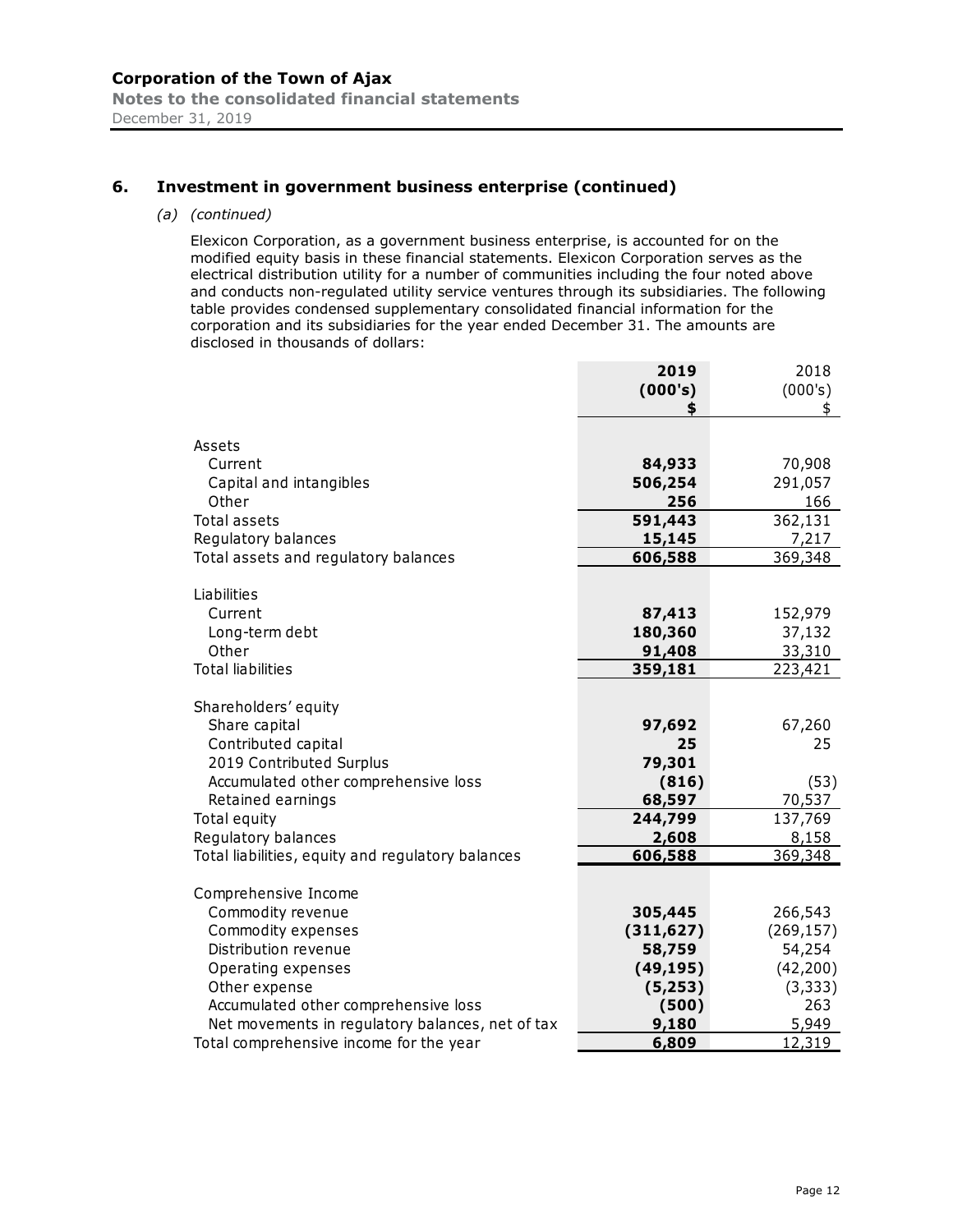## **6. Investment in Elexicon Corporation (continued)**

#### *(b) Equity in Elexicon Corporation and amalgamation adjustments*

The amalgamation of Veridian Corporation and Whitby Hydro Electric Corporation was accounted for as an acquisition by legacy Veridian Corporation. On amalgamation, the change in the Town's ownership percentage as well as the issuance of additional shares resulted in the following amalgamation adjustments:

| Change in investment valuation due to decrease in ownership |              |
|-------------------------------------------------------------|--------------|
| percentage on amalgamation                                  | (13,892,366) |
| Increase in share valuation on amalgamation                 | 23,952,519   |
| Total amalgamation adjustments                              | 10,060,153   |

The Town's equity in Elexicon Corporation is as follows at the end of 2019:

|                                                                                                                           | 2019<br>S         | 2018        |
|---------------------------------------------------------------------------------------------------------------------------|-------------------|-------------|
| Balance, beginning of year<br>Equity share of net loss for the period ended                                               | 63,858,769        | 61,413,070  |
| March 31, 2019 from Veridian Corporation<br>(year ended December 31, 2018)<br>Equity share of net earnings for the period | (433, 029)        | 3,954,399   |
| April 1, 2019 to December 31, 2019 from<br><b>Elexicon Corporation</b>                                                    | 1,486,269         |             |
| Amalgamation adjustments                                                                                                  | 10,060,153        |             |
| Dividend received                                                                                                         | (1, 915, 529)     | (1,508,700) |
| Balance, end of year                                                                                                      | <u>73,056,633</u> | 63,858,769  |

#### *(c) Promissory note receivable*

The following promissory notes are receivable and form part of the investment in government business enterprise:

|                                                                                                      | 2019       | 2018       |
|------------------------------------------------------------------------------------------------------|------------|------------|
| Elexicon Corporation (formerly Veridian Corporation)<br>Elexicon Connections Inc. (formerly Veridian | 5,550,000  | 5,550,000  |
| Connections Inc.)                                                                                    | 14,060,000 | 14,060,000 |
|                                                                                                      | 19,610,000 | 19,610,000 |

The notes issued by Elexicon Corporation and Elexicon Connections Inc. are due on demand. The Town has agreed not to demand repayment of the notes prior to December 31, 2020.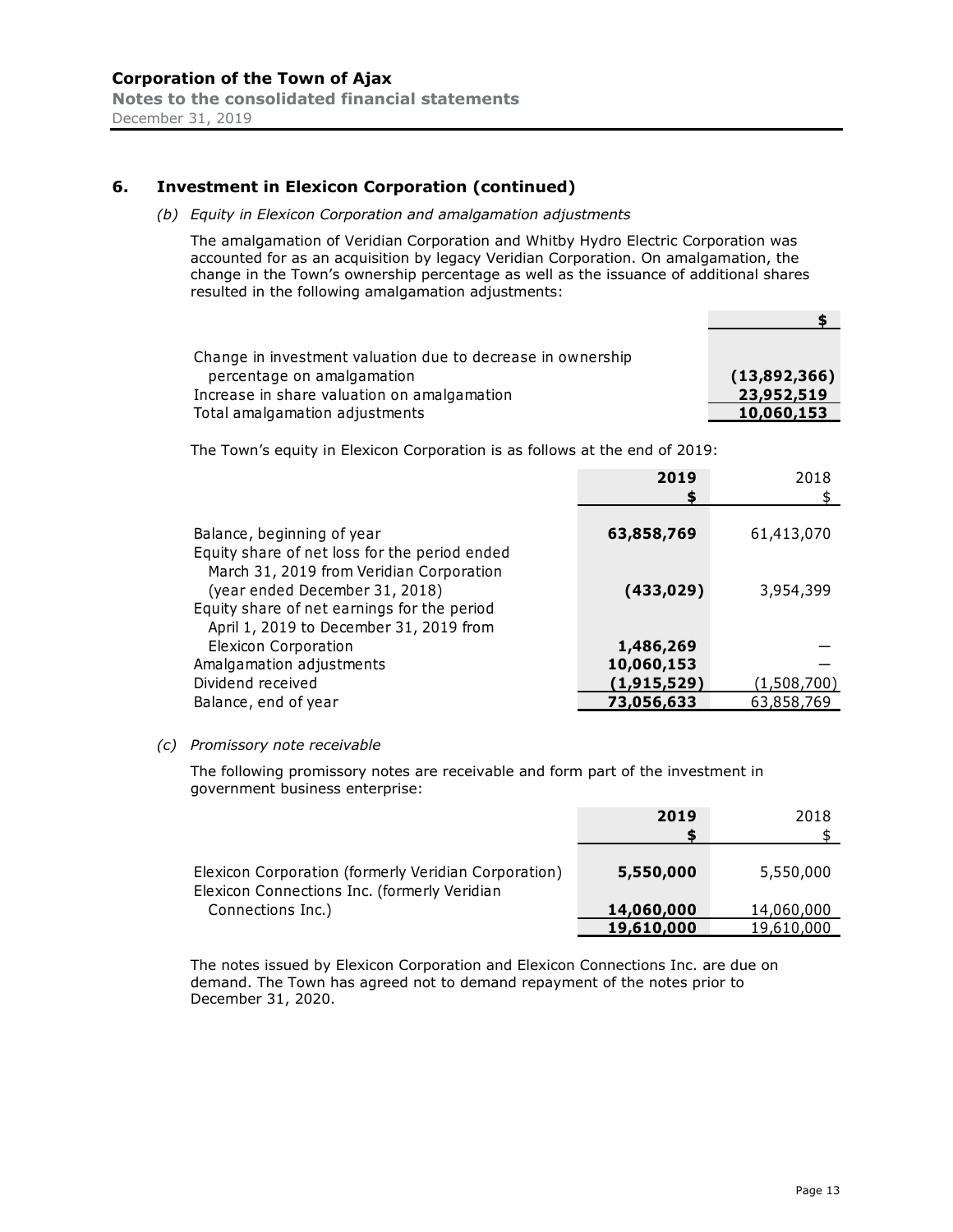#### **6. Investment in Elexicon Corporation (continued)**

*(c) Promissory note receivable (continued)* 

Commencing April 1, 2019 for a ten-year period, interest on the note will be determined based on the deemed long-term interest rate prescribed by the Ontario Energy Board in its most recent cost of capital parameter update ("OEB rate"). As of April 1, 2019, the OEB rate was determined at 4.47% less 30 basis points.

On the tenth year anniversary of the note, the interest rate will be adjusted to the OEB rate in effect at that time. Thereafter, the interest rate will be adjusted to the OEB rate in effect at the earlier of:

- (i) The five year anniversary of the most recent interest rate adjustment of these notes, and
- (ii) The date on which Elexicon Energy Inc. files a cost of service application with the Ontario Energy Board.

The Town may demand full or partial repayment with sixty days' notice of the principal and accrued interest.

- *(d) Contingencies and guarantees of Elexicon Corporation (the "Corporation") as disclosed in their financial statements are as follows:* 
	- *(i) Insurance claims*

The Corporation is a member of the Municipal Electric Association Reciprocal Insurance Exchange ("MEARIE") which was created on January 1, 1987. A reciprocal insurance exchange may be defined as a group of persons formed for the purpose of exchanging reciprocal contracts of indemnity or inter-insurance with each other. MEARIE provides general liability insurance to member electric utilities. MEARIE also provides vehicle and property insurance to the Corporation.

Insurance premiums charged to each member utility consist of a levy per \$1,000 of service revenue subject to a credit or surcharge based on each electric utility's claims experience. The maximum coverage is \$30,000,000 per occurrence for liability insurance, \$21,000,000 for vehicle insurance and \$164,885,000 for property insurance, plus \$10,000,000 excess coverage on top of the regular liability and vehicle coverage.

#### *(ii) Contractual obligation - Hydro One Networks Inc.*

The Corporation's subsidiary, Elexicon Energy Inc. ("EEI"), is party to a connection and cost recovery agreement with Hydro One related to the construction by Hydro One of a transformer station designated to meet VCI's anticipated electricity load growth. Construction of the project was completed during 2007 and VCI connected to the transformer station during 2008.

To the extent that the cost of the project is not recoverable from future transformation connection revenues, EEI is obliged to pay a capital contribution equal to the difference between these revenues and the construction costs allocated to EEI. The construction costs allocated to EEI for the project are \$19,950,000.

Hydro One has performed a true-up based on actual load at the end of the tenth anniversary of the in-service date and the Corporation has paid \$637,000 to Hydro One and recognized the same as an intangible asset. The Corporation has also recorded a current liability and a corresponding intangible asset for \$1,533,000 as at December 31, 2019, based on management's best estimate of the future transformation connection revenues shortfall. Hydro One is expected to perform another true-up based on actual load at the end of the fifteenth anniversary of the in-service date.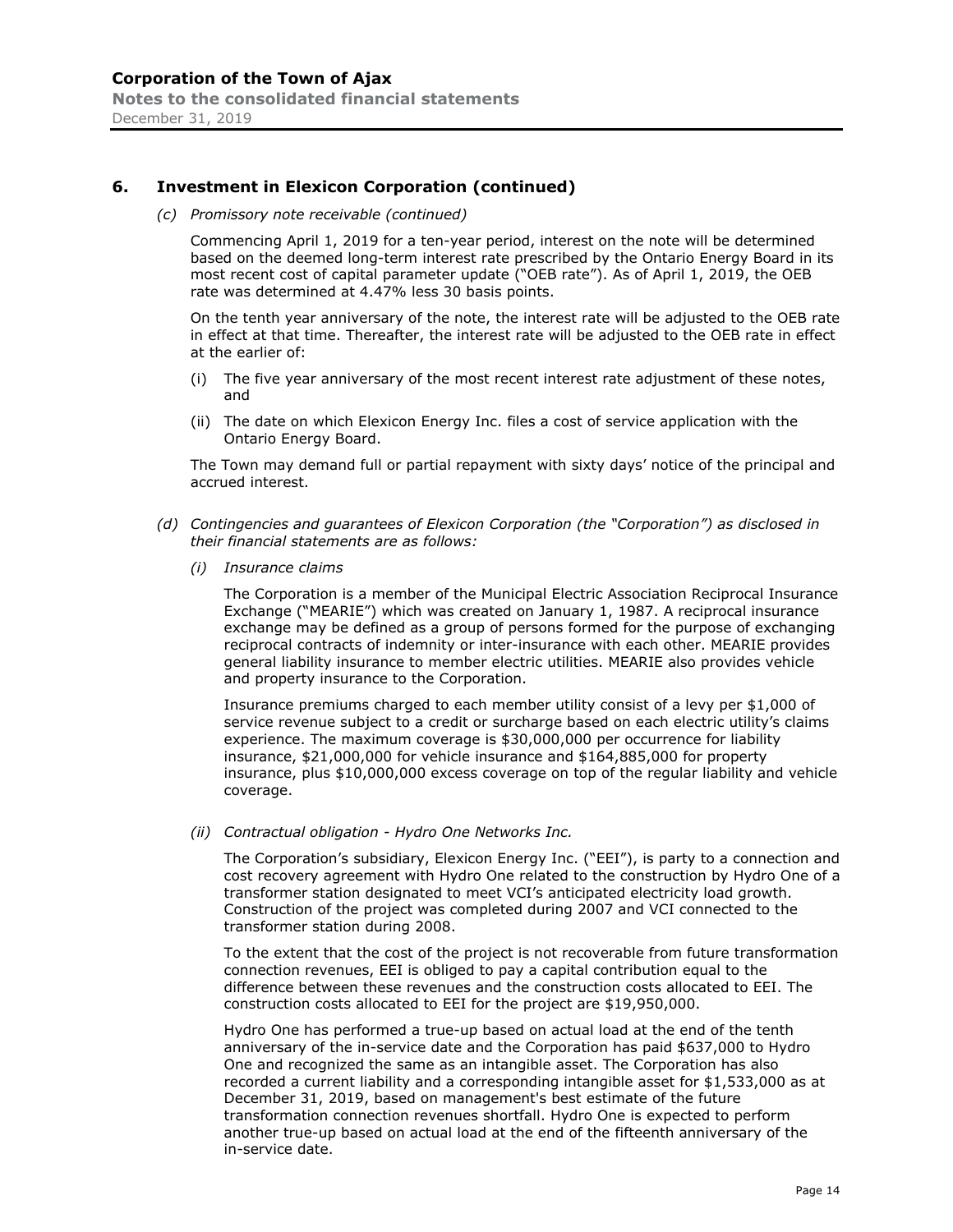# **Corporation of the Town of Ajax Notes to the consolidated financial statements**  December 31, 2019

#### **6. Investment in Elexicon Corporation (continued)**

- *(d) Contingencies and guarantees of Elexicon Corporation (the "Corporation") as disclosed in their financial statements are as follows: (continued)* 
	- *(iii) Prudential Support*

Purchasers of electricity in Ontario, through the Independent Electricity System Operator ("IESO"), are required to provide security to mitigate the risk of default based on their expected activity in the market. The IESO could draw on this security if the Corporation fails to make the payment required on a default notice issued by the IESO. The Corporation has provided a \$64,000,000 guarantee to the IESO on behalf of EEI. Additionally, the Corporation has provided a \$6,900,000 letter of credit to the IESO for prudential support.

*(iv) General claims* 

From time to time, the Corporation is involved in various lawsuits, claims and regulatory proceedings in the normal course of business. In the opinion of management, the outcome of such matters will not have a material adverse effect on the Corporation's consolidated financial position and results of operations or cash flows.

*(e) Lease commitments*

Future minimum lease payment obligations under operating leases are as follows:

| 2020       | 475,000   |
|------------|-----------|
| 2021       | 363,000   |
| 2022       | 229,000   |
| 2023       | 179,000   |
| 2024       | 124,000   |
| Thereafter | 210,000   |
|            | 1,580,000 |

## **7. Liability for contaminated site**

The Town has recorded an unfunded liability of \$647,000 (\$647,000 in 2018) in accounts payable and accrued liabilities for the estimated remediation costs associated with a Town owned site with identified contaminates in the soil. The liability estimate for the site identified was based on an environmental assessment conducted by a third party engineering firm. At this time, the Town does not anticipate obtaining any recoveries in respect of the estimated liability*.*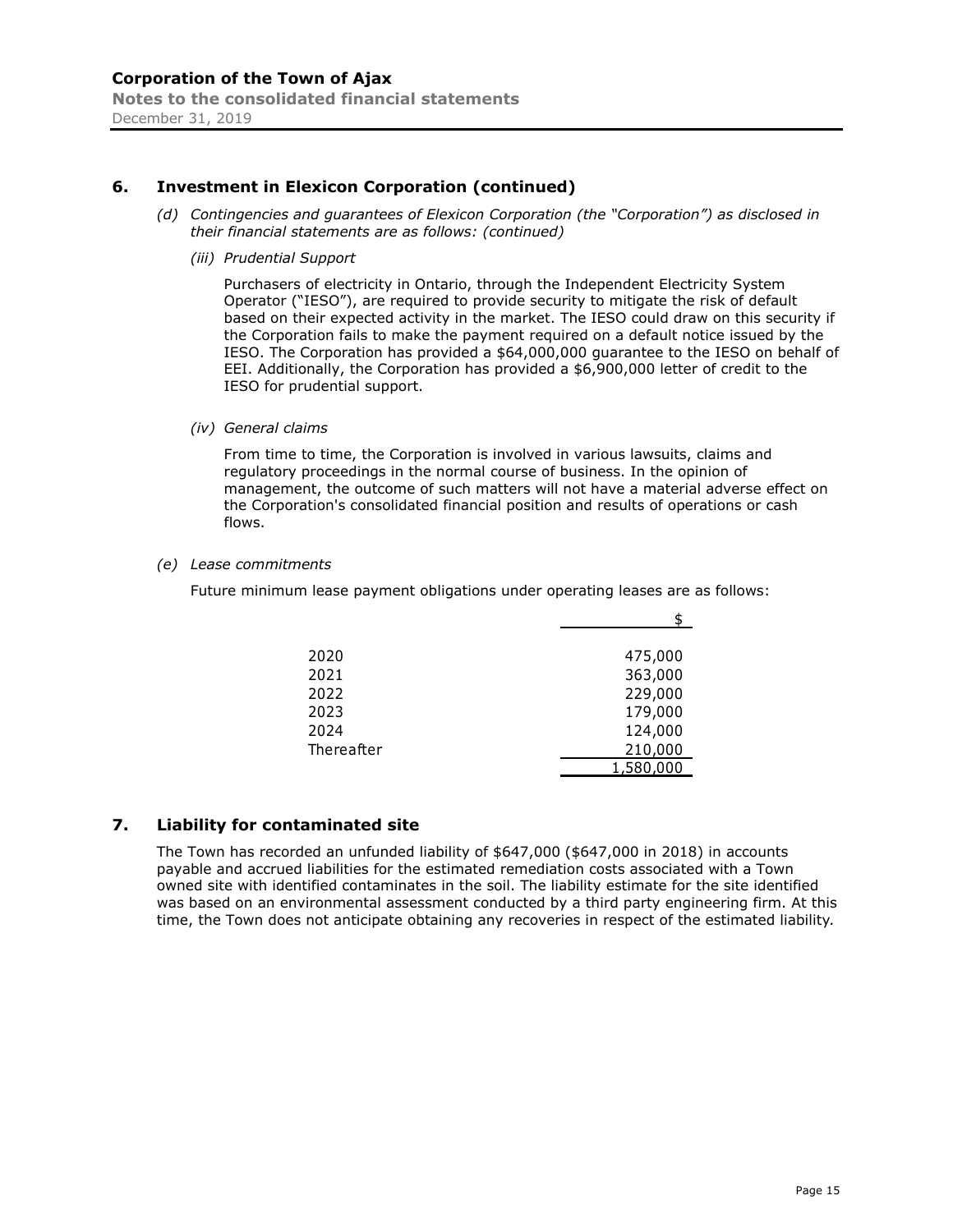**Notes to the consolidated financial statements**  December 31, 2019

#### **8. Deferred revenue**

The obligatory reserve funds and other deferred revenue balances are summarized below:

|                          | 2019       | 2018       |
|--------------------------|------------|------------|
|                          | S          |            |
|                          |            |            |
| Obligatory reserve funds |            |            |
| Development charges      | 6,071,244  | 8,570,427  |
| Gas tax                  | 9,886,467  | 7,897,046  |
| Recreational land        | 2,338,114  | 2,248,789  |
| Building approvals       | 709,427    | 1,275,427  |
|                          | 19,005,252 | 19,991,689 |
| Other unearned revenues  | 2,492,061  | 2,358,454  |
|                          | 21,497,313 | 22,350,143 |

The changes during the year in obligatory reserve funds which are reflected directly in the deferred revenue balance are analyzed as follows:

|                                     | <b>Development</b><br>charges act | Gas tax       | Recreational<br>land | <b>Building</b><br>approvals | <b>Total</b>   |
|-------------------------------------|-----------------------------------|---------------|----------------------|------------------------------|----------------|
| Opening balance<br>Restricted funds | 8,570,427                         | 7,897,046     | 2,248,789            | 1,275,427                    | 19,991,689     |
| received                            | 3,488,362                         | 7,186,430     | 37,859               |                              | 10,712,651     |
| Interest earned                     | 197,619                           | 219,155       | 51,466               |                              | 468,240        |
| Revenue recognized                  | (6, 185, 164)                     | (5, 416, 164) |                      | (566,000)                    | (12, 167, 328) |
| Closing balance                     | 6,071,244                         | 9,886,467     | 2,338,114            | 709,427                      | 19,005,252     |

# **9. Municipal debt**

|                                                                                                                                                                                                                                               | 2019<br>S         | 2018             |
|-----------------------------------------------------------------------------------------------------------------------------------------------------------------------------------------------------------------------------------------------|-------------------|------------------|
| The municipality has assumed responsibility for the<br>payment of principal and interest charges on<br>certain debt issued by the Regional Municipality<br>of Durham and internally. At the end of the year,<br>the outstanding principal was |                   |                  |
|                                                                                                                                                                                                                                               | 19,705,777        | 15,520,813       |
| Amount to be recovered from future revenue                                                                                                                                                                                                    | 19,705,777        | 15,520,813       |
| Less: amount owed to operating fund                                                                                                                                                                                                           | (7,096,000)       | (7,894,000)      |
| Net municipal debt                                                                                                                                                                                                                            | <u>12,609,777</u> | <u>7,626,813</u> |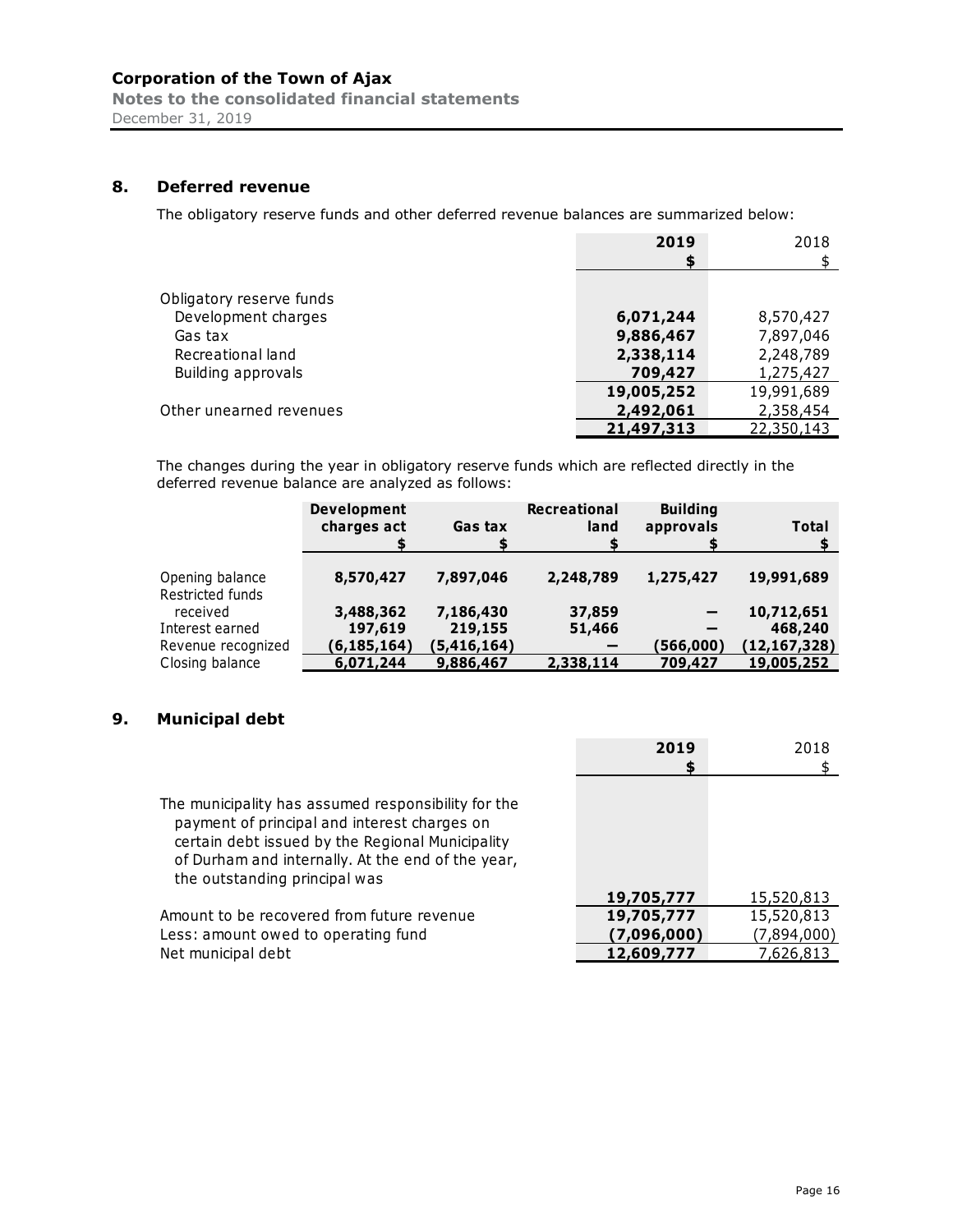## **9. Municipal debt (continued)**

The above long-term debt has interest rates ranging from 1.95% to 5.12% per annum and maturity dates in, 2020, 2022, 2028 and 2034. The annual required payment expected for 2020 is \$1,892,205 (\$1,681,865 in 2018) including principal and interest, and the timing of principal repayments are as follows to be paid from general municipal revenues:

| 2020            | 1,498,706  |
|-----------------|------------|
| 2021            | 1,556,071  |
| 2022            | 882,000    |
| 2023            | 907,000    |
| 2024            | 934,000    |
| 2025 and beyond | 6,832,000  |
|                 | 12,609,777 |

The above debt issued in the name of the Town has been approved by by-law as required by legislation. The annual principal and interest payments required to service these liabilities are within the annual debt repayment limit prescribed by the Ministry of Municipal Affairs and Housing. Interest paid or payable in 2019 and included in expenses is \$331,341 (\$434,450 in 2018).

#### **10. Employee benefits payable**

The Town provides certain employee benefits which will require funding in the future.

|                                                 | 2019      | 2018      |
|-------------------------------------------------|-----------|-----------|
|                                                 | S         |           |
|                                                 |           |           |
| Vacation payable                                | 1,555,782 | 1,398,503 |
| Post employment benefits                        | 6,263,162 | 5,974,689 |
| Council severance                               | 55,900    | 255,700   |
|                                                 | 7,874,844 | 7,628,892 |
| Less: amount already funded from operations to  |           |           |
| mitigate the future impact of these obligations | (334,761) | (529,033) |
| Unfunded portion                                | 7,540,083 | 7,099,859 |

*(a) Vacation payable* 

Vacation pay owing at December 31, 2019 has been partially funded from operations and is included in employee future benefits payable in these financial statements.

*(b) Post-employment benefits* 

The Town sponsors a defined benefit plan for retirement benefits other than pensions for substantially all of its employees and councillors. The plan provides extended health and dental as well as vision coverage to full-time employees and councillors. The plan is unfunded and requires no contribution from employees or councillors. Total benefit payments to retirees during the year were \$379,055 (\$407,453 in 2018).

Actuarial valuations for accounting purposes are performed triennially using the projected benefit method prorated on services. An actuarial valuation was completed as at December 31, 2019 and an accrued benefit obligation of \$6,682,378 was determined.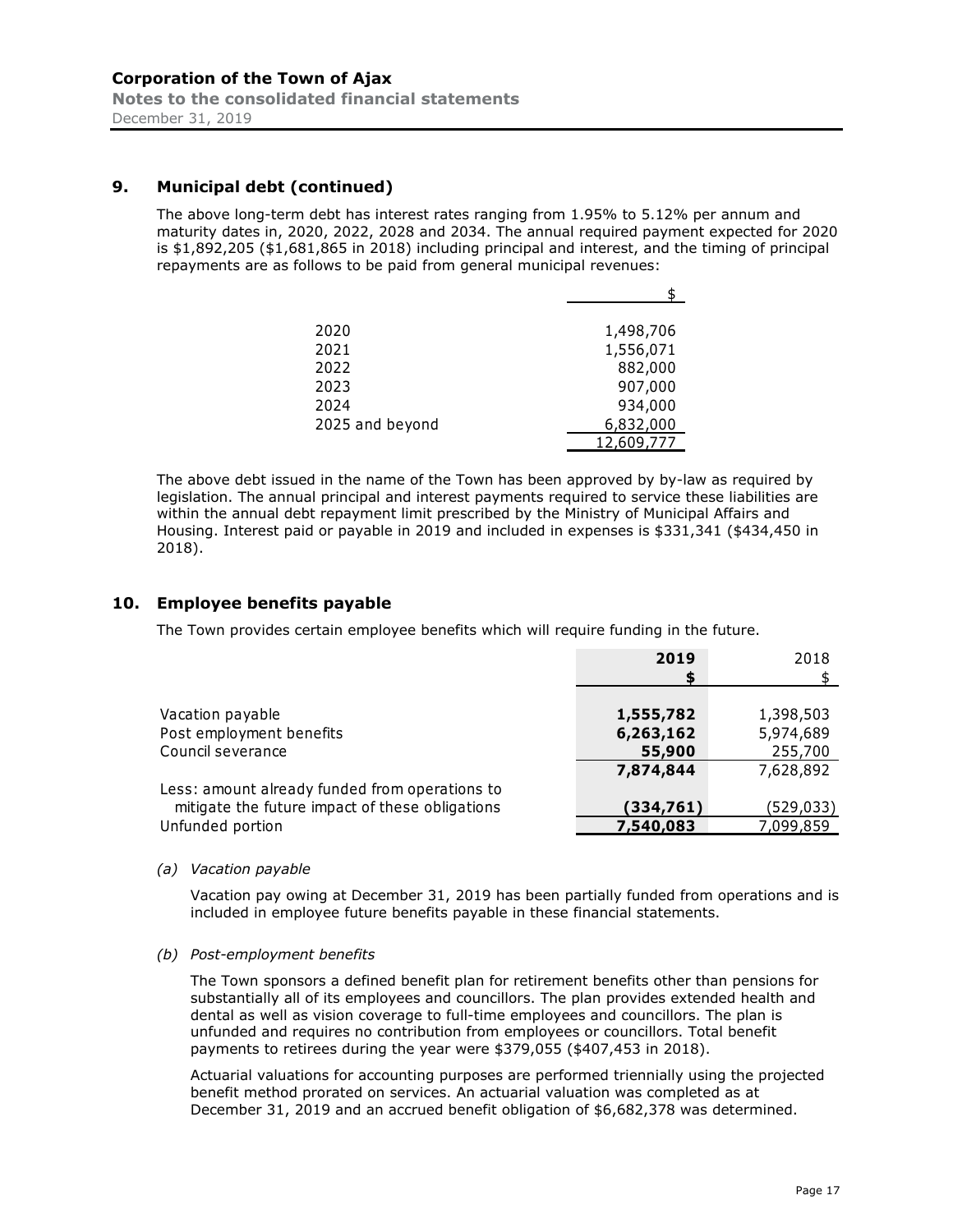#### **10. Employee benefits payable (continued)**

*(b) Post-employment benefits (continued)* 

The post-employment benefit liability at December 31, 2019 includes the following components:

|                                                                                   | 2019                                 | 2018                                 |
|-----------------------------------------------------------------------------------|--------------------------------------|--------------------------------------|
| Actuarially determined accrued benefit obligation<br>Unamortized actuarial losses | 6,682,378<br>(419, 217)<br>6,263,162 | 6,904,940<br>(930, 251)<br>5,974,689 |

The current actuarial valuation is based on a number of assumptions about future events, such as inflation rates, interest rates, medical inflation rates, wage and salary increases, and employee turnover and mortality. The assumptions used reflect the Town's best estimates; however actual experience may vary from these estimates. The main actuarial assumptions employed for the valuation are as follows:

| Expected inflation rate                         | 2.50%       |
|-------------------------------------------------|-------------|
| Discount rate                                   | 3.75%       |
| Medical cost increases                          |             |
| First year                                      | 7.00%       |
| Decreasing over 10 years to                     | $3.5\%$     |
| Expected rate of dental cost increase           | 1% plus CPI |
| Estimated average remaining service left of the |             |
| employee group                                  | 14.0 years  |

The post-employment benefit expense is reported on the consolidated statement of operations in the various functional categories. Composition of the amount is as follows:

|                                               | 2019    | 2018    |
|-----------------------------------------------|---------|---------|
|                                               |         |         |
|                                               |         |         |
| Current year benefit cost                     | 334,956 | 350,083 |
| Amortization of actuarial losses              | 74,464  | 111,651 |
| Interest on post-employment benefit liability | 258,108 | 232,665 |
|                                               | 667,528 | 694,399 |

#### *(c) Pension agreement*

The Town makes contributions to the Ontario Municipal Employees' Retirement Fund (OMERS), a multi-employer pension plan, on behalf of members of its staff. The plan is a defined benefit plan which specifies the amount of the retirement benefit to be received by the employees based on the length of service and rates of pay. The Administration Corporation Board of Directors, representing plan members and employers, is responsible for overseeing the management of the pension plan, including investment of the assets and administration of the benefits. OMERS provides pension services to 482,000 active and retired members and 984 employers.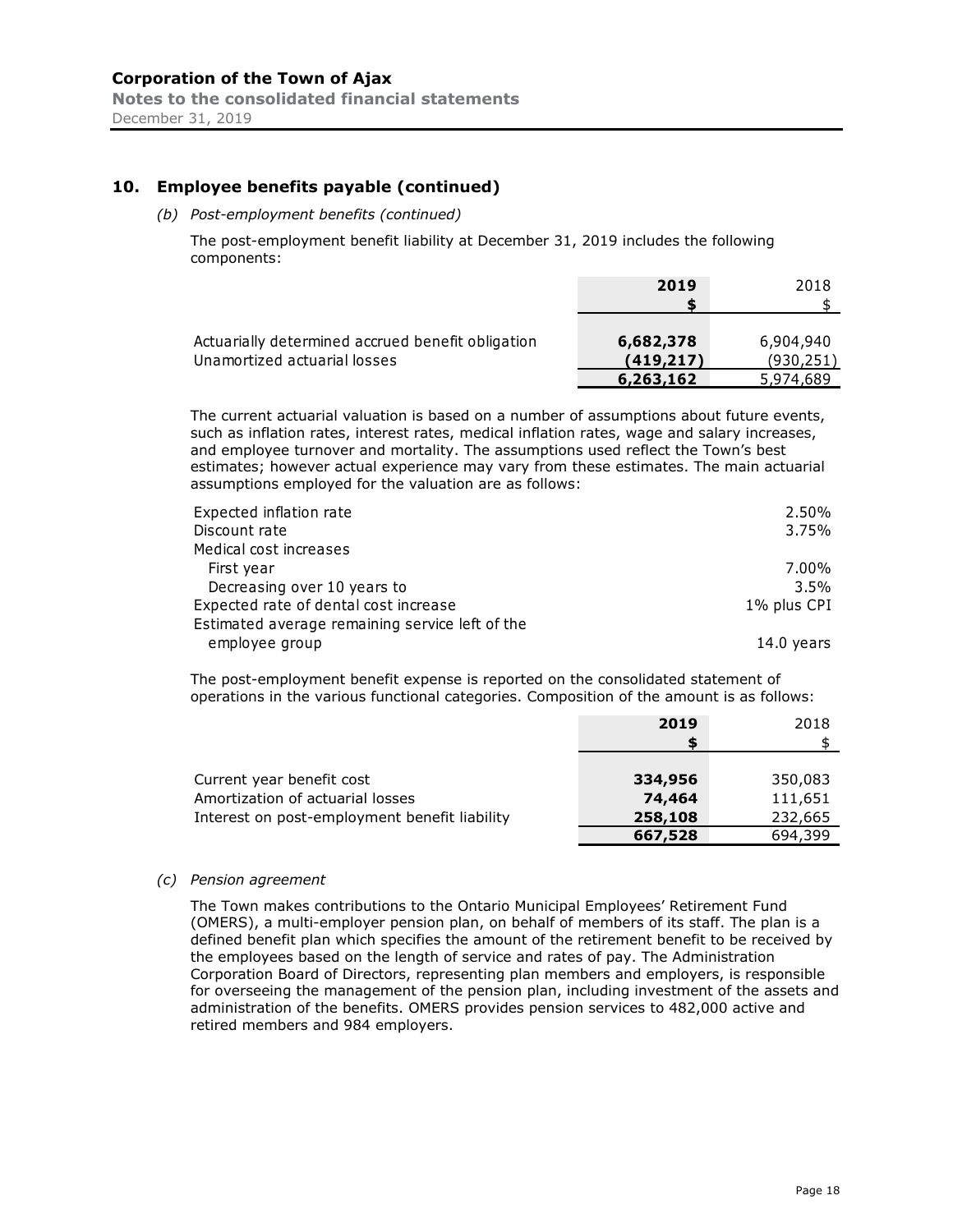# **10. Employee benefits payable (continued)**

*(c) Pension agreement (continued)* 

Each year an independent actuary determines the funding status of OMERS Primary Pension Plan (the Plan) by comparing the actuarial value of invested assets to the estimated present value of all pension benefits that members have earned to date. The most recent actuarial value of the Plan was conducted at December 31, 2019. The results of this valuation disclosed total actuarial liabilities of \$107.7 billion in respect of benefits accrued for service with actuarial assets at that date of \$104.3 billion indicating an actuarial deficit of \$3.4 billion. As OMERS is a multi-employer plan, any pension plan surpluses or deficits are a joint responsibility of Ontario municipal organizations and their employees. As a result, the Town does not recognize any share of the OMERS pension surplus or deficit. The amount contributed to OMERS for 2019 was \$3,580,643 (\$3,501,927 in 2018).

#### *(d) Council severance*

Part of the remuneration package includes eligibility of all Councillors to receive a severance payment of one month salary per year of continuous service, with a minimum of four years of continuous service, to a maximum payment of 12 months should they not be re-elected. The estimated liability based on service and salary levels as at December 31, 2019 totaling \$55,900 (\$255,700 in 2018) has been fully funded from operations and included in employee benefits payable in these financial statements.

# **11. Landfill post-closure liability**

The Town owns one closed landfill site requiring post-closure care including monitoring of ground and surface water, leachate and gas, as well as ongoing maintenance and annual reporting to comply with environmental legislation. Municipalities are required to recognize liabilities for all of these future costs as the sites are filled, therefore all post-closure costs must be estimated and recognized fully for closed sites. This liability is unfunded and is therefore shown as a separate component of accumulated surplus (Note 12).

In 2013, an environmental consulting firm was engaged to provide an updated estimate post-closure costs. The estimate was based on assumptions regarding the nature and amount of annual expenses, an inflation factor of 2%, a 40 year future monitoring requirement and discounted at 3.75%. Actual experience may vary from these assumptions and as new information becomes available.

Based on an extrapolation of that valuation, the estimated present value of costs as at December 31, 2019 is \$398,945 (\$400,414 in 2018). Composition of the liability is as follows:

|                                          | 2019      | 2018      |
|------------------------------------------|-----------|-----------|
|                                          |           |           |
| Liability, beginning of the year         | 400,414   | 396,768   |
| Expenses                                 | (13, 687) | (11, 448) |
| Cost adjustment to account for inflation | 12,218    | 15,094    |
|                                          | 398,945   | 400,414   |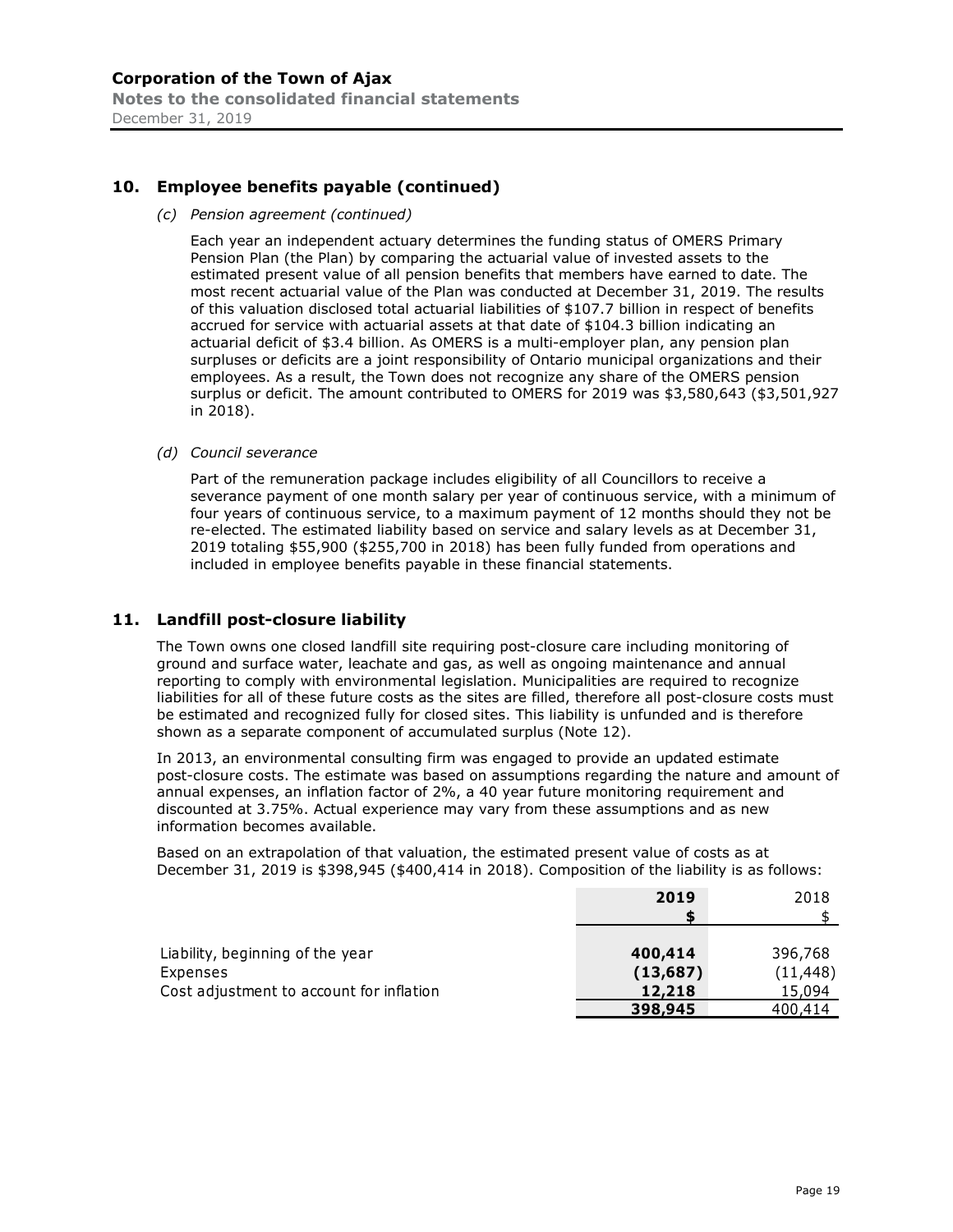**Notes to the consolidated financial statements**  December 31, 2019

#### **12. Accumulated surplus**

|                                                   | 2019         | 2018               |
|---------------------------------------------------|--------------|--------------------|
|                                                   | S            | S                  |
|                                                   |              |                    |
| Surplus - BIAs and Library                        | 753,861      | 471,388            |
| Invested in tangible capital assets (Note 15)     | 583,655,689  | 535,733,787        |
| Invested in construction in progress (Note 15)    | 5,451,791    | 33,889,954         |
| Municipal debt (Note 9)                           | (12,609,777) | (7,626,813)        |
| Internal debt - owing to operating fund (Note 9)  | (7,096,000)  | (7,894,000)        |
| Internal capital fund                             | 4,586,295    | 1,387,860          |
| Reserve/reserve fund balances                     | 86,093,327   | 81,821,323         |
| Equity in government business enterprise (Note 6) | 73,056,633   | 63,858,769         |
| Liability for contaminated sites (Note 7)         | (647,000)    | (647,000)          |
| Employee benefits payable (Note 10)               | (7,540,083)  | (7,099,859)        |
| Landfill post-closure (Note 11)                   | (398, 945)   | (400, 414)         |
| Land for resale                                   | 940,775      | 940,775            |
|                                                   | 726,246,566  | <u>694,435,770</u> |

#### **13. Contingencies and commitments**

*(a) Capital project commitments* 

The Town has committed to many capital projects expected to be completed over several years including the construction of Audley Recreation Centre Phase 2, Paradise Park Redevelopment and Pat Bayly Square. As at December 31, 2019, the Town had awarded contracts in the amount of \$42,933,512 (\$19,039,273 in 2018) and \$21,739,012 (\$12,515,227 in 2018) of those awarded amounts have been spent. The remaining contractual commitments of \$20,881,632 (\$6,182,351 in 2018) will be incurred as capital expenditures as the work is completed. Funding for the completion costs is expected to include use of funds from various discretionary and obligatory reserve funds.

#### *(b) Legal matters*

The Town has been named in litigation matters, the outcome of which is undeterminable and accordingly, no provision has been provided for any potential liability in these financial statements. Should any loss result from these claims, which is not covered by insurance, such loss would be charged to operations in the year of resolution or earlier if the loss is likely and measurable.

#### *(c) Participation in Durham Municipal Insurance Pool*

The Town is a member of the Durham Municipal Insurance Pool ("DMIP"), which was created in July 2000. DMIP provides insurance coverage to seven member municipalities.

The annual contributions from each member municipality are based on the value of its insured assets, claims experience, population and risk management philosophy. Future levies depend on the experience of the pool. Beyond the \$10,000 Town deductible, DMIP covers eligible insurance claims up to \$500,000. DMIP has outside coverage in place for claims over \$500,000.

Because DMIP is a multi-municipality insurance pool, surpluses or deficits are a joint responsibility of the member municipalities through future levies. The Town does not recognize any share of the DMIP surplus or deficit, but has made provision for estimated deductible amounts of \$118,751 (\$118,751 in 2018) for all outstanding Town claims.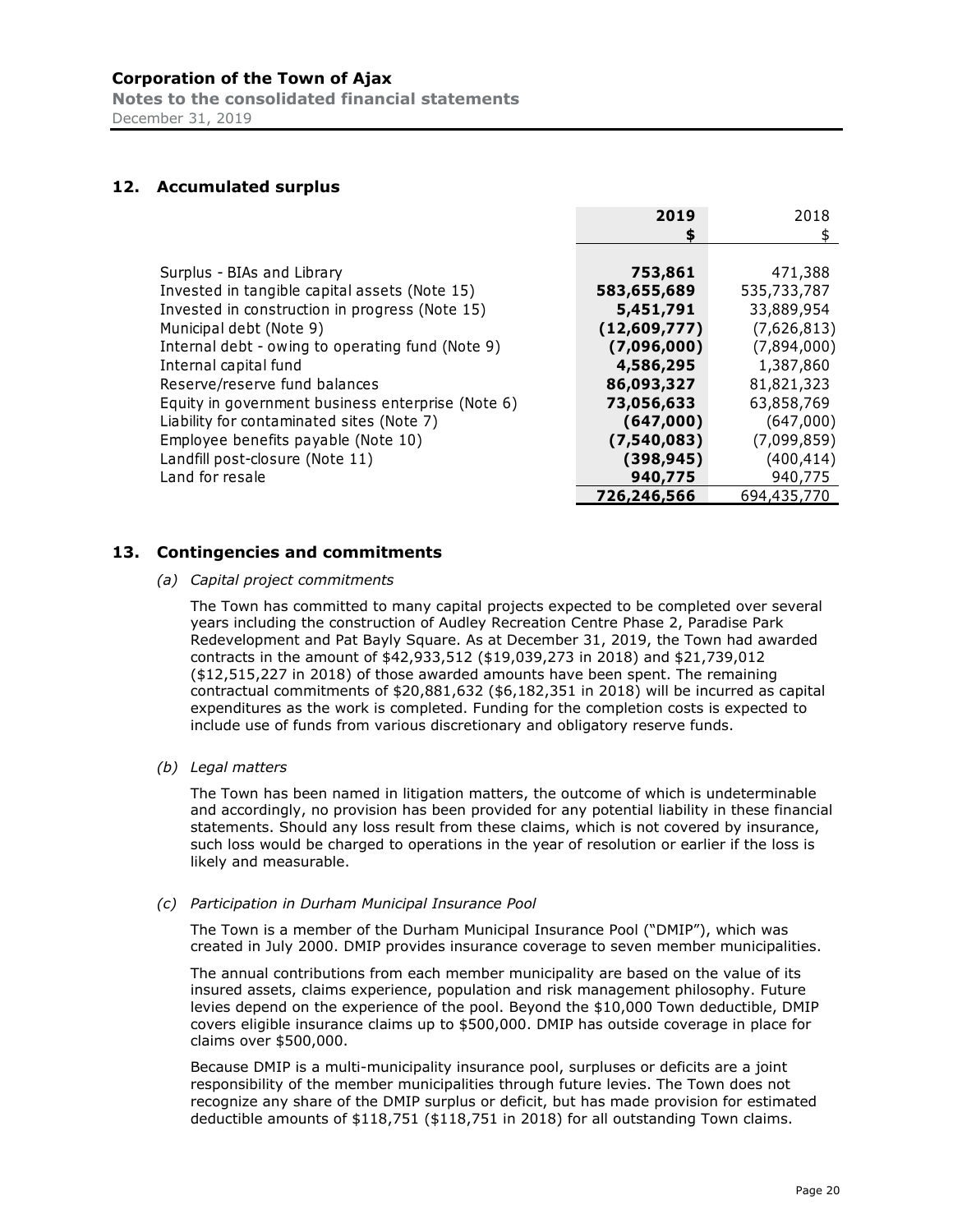# **14. Budget figures**

The 2019 Budget adopted by Council on March 4, 2019 was not prepared on a basis consistent with that used to report actual results. The budget was prepared on a modified accrual basis while Public Sector Accounting Standards require a full accrual basis. The budget figures treated all tangible capital asset additions as expenses and did not include amortization expense on tangible capital assets, post-employment benefits or landfill costs. As a result, the budget figures presented in the Consolidated Statements of Operations and Change in Net Financial Assets represent the budget adopted by Council on March 4, 2019 with adjustments as follows:

|                                    | 2019 budget   | <b>Non TCA</b> | Amortization/  | 2019 budget  |
|------------------------------------|---------------|----------------|----------------|--------------|
|                                    | adopted by    | expenditures   | post emp ben/  | presented in |
|                                    | Council       | from capital   | landfill costs | statements   |
|                                    | \$            | \$             | \$             | S.           |
| Revenue                            |               |                |                |              |
| Taxation                           | 69, 185, 200  |                |                | 69,185,200   |
| Restricted funds earned            | 12,858,400    |                |                | 12,858,400   |
| Other                              | 24,714,000    |                |                | 24,714,000   |
|                                    | 106,757,600   |                |                | 106,757,600  |
| <b>Expenses</b>                    |               |                |                |              |
| General government                 | 13,047,200    | 222,000        | 1,311,600      | 14,580,800   |
| Protection                         | 20,597,700    | 230,000        | 1,125,700      | 21,953,400   |
| Transportation                     | 10,388,800    | 2,398,900      | 8,852,100      | 21,639,800   |
| Environmental                      | 725,300       |                | 2,795,600      | 3,520,900    |
| Health, family and social services | 125,000       |                |                | 125,000      |
| Social and Family Services         | 155,400       |                |                | 155,400      |
| Recreation and culture             | 29, 133, 000  | 1,400,000      | 7,642,400      | 38, 175, 400 |
| Planning and development           | 3,634,600     | 247,000        | 32,800         | 3,914,400    |
|                                    | 77,807,000    | 4,497,900      | 21,760,200     | 104,065,100  |
|                                    |               |                |                |              |
| Annual surplus                     | 28,950,600    | (4, 497, 900)  | (21, 760, 200) | 2,692,500    |
| Capital expenditures               | 35, 311, 100  |                |                |              |
| Transfers to (from)                |               |                |                |              |
| reserve/reserve funds              | 2,257,700     |                |                |              |
| Transfer GBE dividends             | (1, 508, 700) |                |                |              |
| Debt proceeds                      | (9, 360, 000) |                |                |              |
| Debt repayment                     | 2,264,800     |                |                |              |
| Budgeted use of prior              |               |                |                |              |
| year surplus                       | (14, 300)     |                |                |              |
| Consists of                        |               |                |                |              |
| Ajax Public Library                | (4, 100)      |                |                |              |
| Ajax Downtown BIA                  | (5, 100)      |                |                |              |
| Pickering Village BIA              | (5, 100)      |                |                |              |
| Town of Ajax                       |               |                |                |              |
|                                    | (14, 300)     |                |                |              |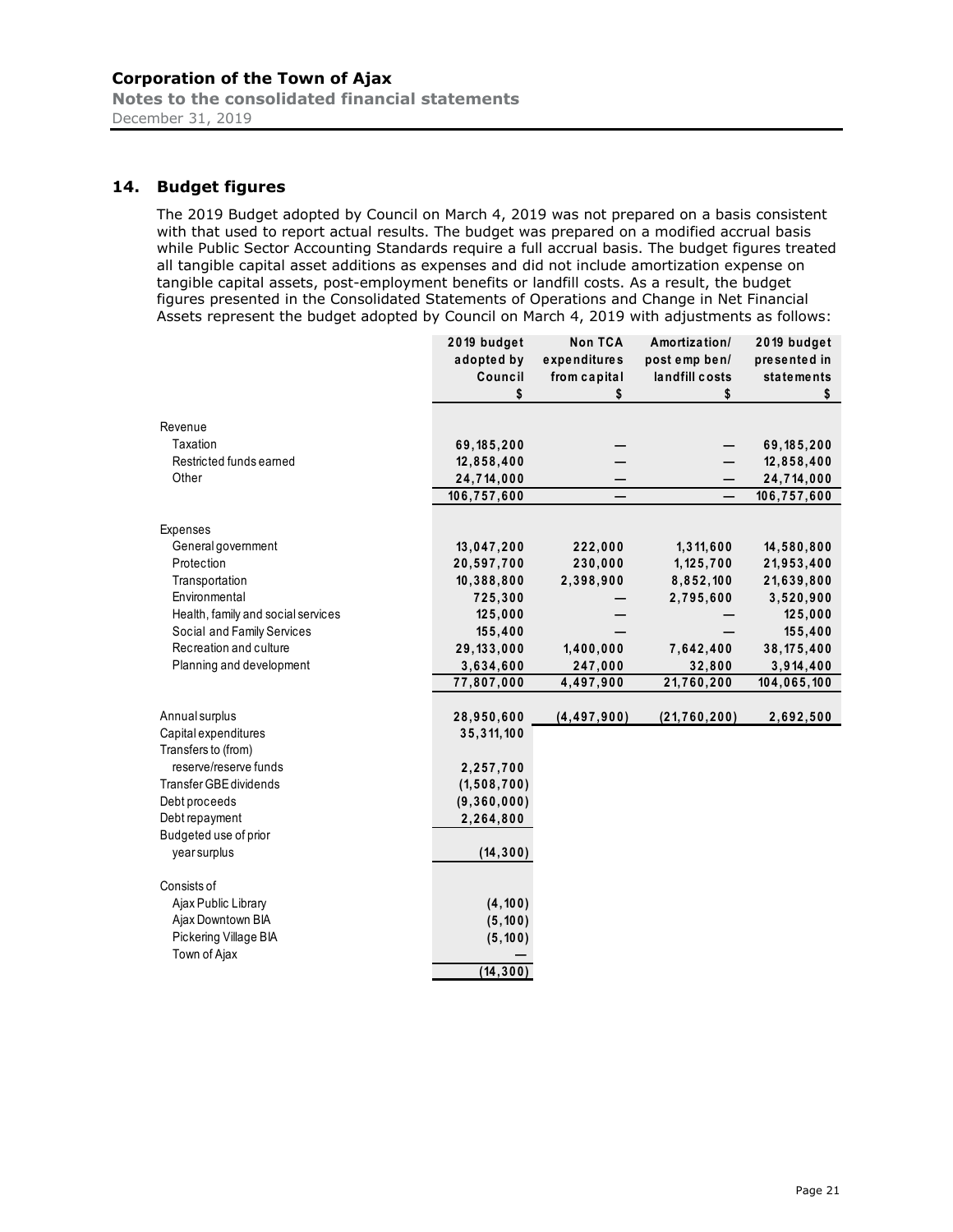# **15. Tangible capital assets**

|                   |                              |            |                  |                 |             |                       |                          |               |                          |            |            | 2019        |  |
|-------------------|------------------------------|------------|------------------|-----------------|-------------|-----------------------|--------------------------|---------------|--------------------------|------------|------------|-------------|--|
|                   |                              |            |                  |                 |             | <b>General assets</b> | Infrastructure assets    |               |                          |            |            |             |  |
|                   |                              |            |                  | <b>Vehicles</b> | Computer    | Furniture,            |                          |               |                          | Vehicles   | Furniture. |             |  |
|                   |                              | Land       |                  | & rolling       | hardware    | fixtures &            |                          | Road          | Storm water              | & rolling  | fixtures & |             |  |
|                   | Land                         | improv.    | <b>Buildings</b> | equipment       | & software  | equipment             | Land                     | network       | network                  | equipment  | equipment  | Total       |  |
|                   | S                            |            |                  | \$              |             | \$                    | \$.                      | S             |                          | \$         | S          | \$          |  |
|                   |                              |            |                  |                 |             |                       |                          |               |                          |            |            |             |  |
| Cost, beginning   |                              |            |                  |                 |             |                       |                          |               |                          |            |            |             |  |
| of year           | 130,997,134                  | 75,700,829 | 125,070,401      | 14,096,204      | 2,241,390   | 16,294,575            | 14,969,954               | 290,777,147   | 106,442,541              | 6,608,037  | 102, 412   | 783,300,624 |  |
| Additions         | 63,647                       | 5,077,709  | 38,024,733       | 1,233,280       | 620,092     | 4,872,296             | 1,058                    | 13,309,082    | 7,160,485                | 140,489    | -          | 70,502,871  |  |
| Disposals         | (34, 931)                    | (74,980)   | (145, 904)       | (316, 497)      | (421, 548)  | (725, 314)            | (1)                      | (1, 447, 219) | $\overline{\phantom{m}}$ | (274, 582) | -          | (3,440,976) |  |
| Cost, end of year | 131,025,850                  | 80,703,558 | 162,949,230      | 15,012,987      | 2,439,934   | 20,441,557            | 14,971,011               | 302,639,010   | 113,603,026              | 6,473,944  | 102, 412   | 850,362,519 |  |
|                   |                              |            |                  |                 |             |                       |                          |               |                          |            |            |             |  |
| Accumulated       |                              |            |                  |                 |             |                       |                          |               |                          |            |            |             |  |
| amortization,     |                              |            |                  |                 |             |                       |                          |               |                          |            |            |             |  |
| beginning         |                              |            |                  |                 |             |                       |                          |               |                          |            |            |             |  |
| of year           | $\overline{\phantom{m}}$     | 31,027,406 | 36,716,426       | 8,256,838       | 1,393,097   | 8,400,139             | -                        | 120,385,344   | 37,216,513               | 4,109,334  | 61,740     | 247,566,837 |  |
| Amortization      | $\qquad \qquad \blacksquare$ | 3,659,330  | 3,757,691        | 969,065         | 399,624     | 1,661,118             | -                        | 8,684,902     | 2,903,274                | 401,197    | 8,805      | 22,445,006  |  |
| Disposals         | $\qquad \qquad \blacksquare$ | (74, 982)  | (44, 821)        | (316, 497)      | (421, 548)  | (725, 314)            | $\overline{\phantom{0}}$ | (1, 447, 219) | -                        | (274, 582) | -          | (3,304,963) |  |
| Accumulated       |                              |            |                  |                 |             |                       |                          |               |                          |            |            |             |  |
| amortization.     |                              |            |                  |                 |             |                       |                          |               |                          |            |            |             |  |
| end of year       | $\overline{\phantom{m}}$     | 34,611,754 | 40,429,296       | 8,909,406       | 1, 371, 173 | 9,335,943             | -                        | 127,623,027   | 40,119,787               | 4,235,949  | 70,545     | 266,706,880 |  |
|                   |                              |            |                  |                 |             |                       |                          |               |                          |            |            |             |  |
| Net book value,   |                              |            |                  |                 |             |                       |                          |               |                          |            |            |             |  |
| beginning         |                              |            |                  |                 |             |                       |                          |               |                          |            |            |             |  |
| of year           | 130,997,134                  | 44,673,423 | 88,353,975       | 5,839,366       | 848,293     | 7,894,436             | 14,969,954               | 170,391,803   | 69,226,028               | 2,498,703  | 40,672     | 535,733,787 |  |
| Net book value,   |                              |            |                  |                 |             |                       |                          |               |                          |            |            |             |  |
| end of year       | 131,025,850                  | 46,091,804 | 122,519,934      | 6,103,581       | 1,068,761   | 11, 105, 614          | 14,971,011               | 175,015,983   | 73,483,239               | 2,237,995  | 31,867     | 583,655,639 |  |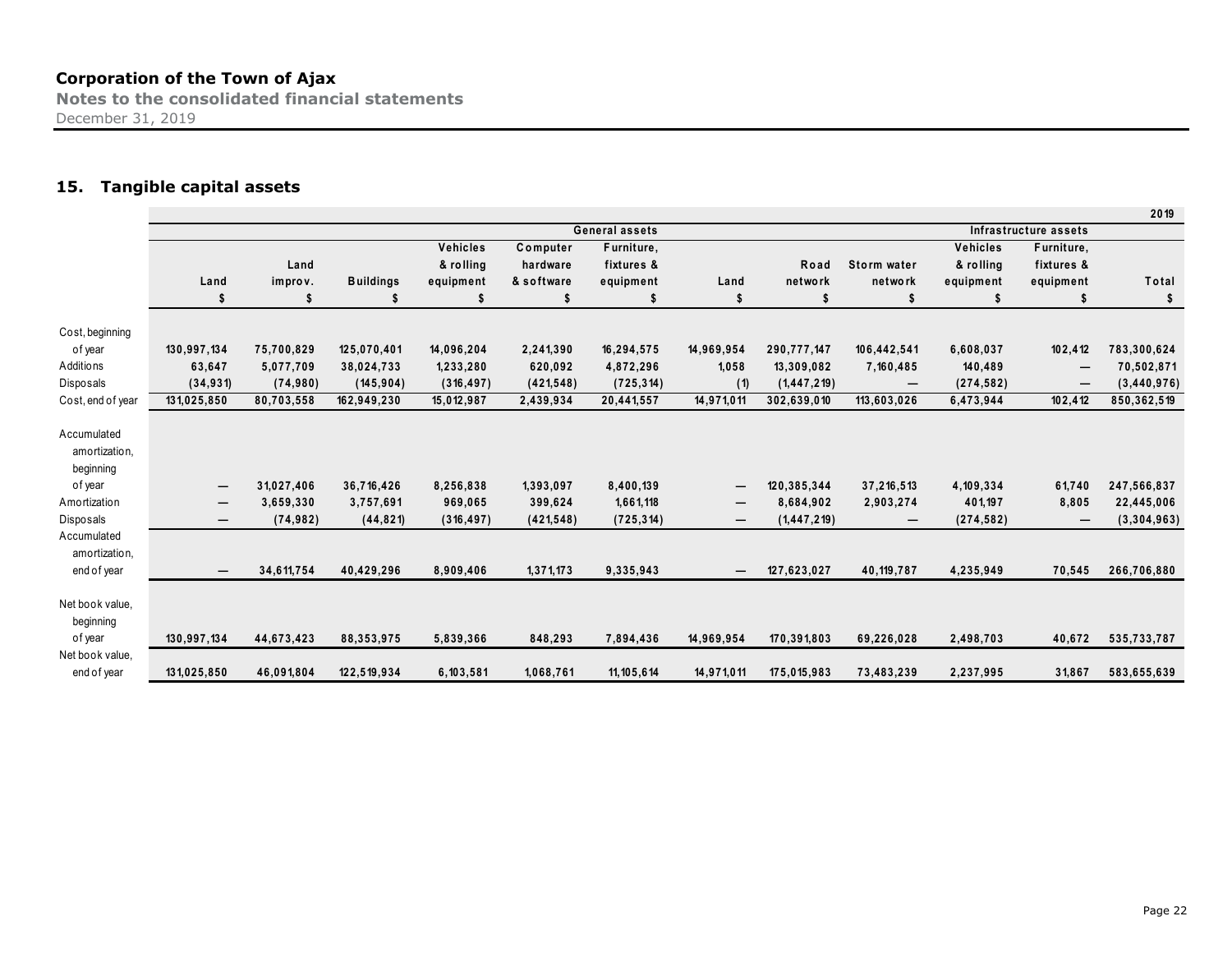# **15. Tangible capital assets (continued)**

|                                             |                   |            |                  |            |            |                |                          |             |             |            |                   | 2018          |  |
|---------------------------------------------|-------------------|------------|------------------|------------|------------|----------------|--------------------------|-------------|-------------|------------|-------------------|---------------|--|
|                                             |                   |            |                  |            |            | General assets | Infrastructure assets    |             |             |            |                   |               |  |
|                                             |                   |            |                  | Vehicles   | Computer   | Furniture,     |                          |             |             | Vehicles   | Furniture,        |               |  |
|                                             |                   | Land       |                  | & rolling  | hardware   | fixtures &     |                          | Road        | Storm water | & rolling  | fixtures &        |               |  |
|                                             | Land              | improv.    | <b>Buildings</b> | equipment  | & software | equipment      | Land                     | network     | network     | equipment  | equipment         | Total         |  |
|                                             | \$                | \$         |                  | \$         | \$         | \$             | \$                       | \$          |             | \$         | \$                | $\frac{1}{2}$ |  |
|                                             |                   |            |                  |            |            |                |                          |             |             |            |                   |               |  |
| Cost, beginning                             |                   |            |                  |            |            |                |                          |             |             |            |                   |               |  |
| of year                                     | 130,786,681       | 65,672,683 | 121,567,476      | 13,276,814 | 2,069,445  | 14,171,798     | 14,968,554               | 287,548,575 | 102,729,500 | 6,339,521  | 102,412           | 759,233,459   |  |
| Additions                                   | 210,453           | 10,886,377 | 3,546,523        | 1,139,098  | 430,674    | 2,981,693      | 1,400                    | 6,899,160   | 3,729,152   | 520,776    | —                 | 30,345,306    |  |
| <b>Disposals</b>                            | —                 | (858, 231) | (43, 598)        | (319,708)  | (258, 729) | (858, 916)     | —                        | (3,670,588) | (16, 111)   | (252, 260) | $\qquad \qquad -$ | (6, 278, 141) |  |
| Cost, end of year                           | 130,997,134       | 75,700,829 | 125,070,401      | 14,096,204 | 2,241,390  | 16,294,575     | 14,969,954               | 290,777,147 | 106,442,541 | 6,608,037  | 102,412           | 783,300,624   |  |
| Accumulated<br>amortization,<br>beginning   |                   |            |                  |            |            |                |                          |             |             |            |                   |               |  |
| of year                                     | $\qquad \qquad -$ | 28,531,401 | 33,668,906       | 7,662,303  | 1,286,514  | 7,907,324      | $\qquad \qquad -$        | 115,528,985 | 34,474,407  | 3,961,086  | 48,595            | 233,069,521   |  |
| Amortization                                | $\qquad \qquad -$ | 3,296,075  | 3,078,568        | 914,242    | 365,312    | 1,345,421      | $\overline{\phantom{0}}$ | 8,351,023   | 2,758,217   | 400,507    | 13,145            | 20,522,510    |  |
| <b>Disposals</b>                            | -                 | (800, 070) | (31, 048)        | (319, 707) | (258, 729) | (852, 606)     | —                        | (3,494,664) | (16, 111)   | (252, 259) | —                 | (6,025,194)   |  |
| Accumulated<br>amortization,<br>end of year |                   | 31,027,406 | 36,716,426       | 8,256,838  | 1,393,097  | 8,400,139      | —                        | 120,385,344 | 37,216,513  | 4,109,334  | 61,740            | 247,566,837   |  |
| Net book value,<br>beginning<br>of year     | 130,786,681       | 37,141,282 | 87,898,570       | 5,614,511  | 782,931    | 6,264,474      | 14,968,554               | 172,019,590 | 68,255,093  | 2,378,435  | 53,817            | 526,163,938   |  |
| Net book value,<br>end of year              | 130,997,134       | 44,673,423 | 88,353,975       | 5,839,366  | 848,293    | 7,894,436      | 14,969,954               | 170,391,803 | 69,226,028  | 2,498,703  | 40,672            | 535,733,787   |  |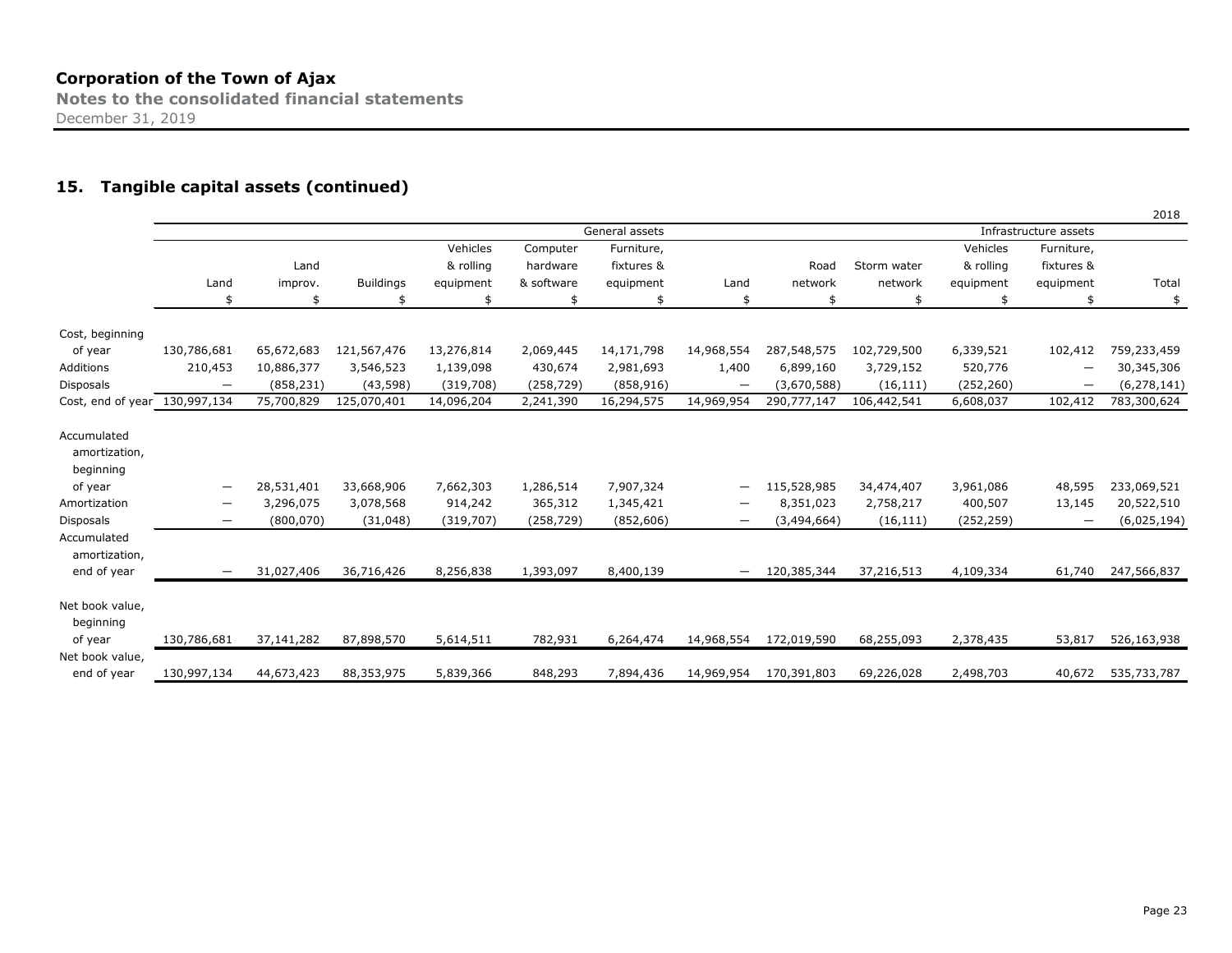## **15. Tangible capital assets (continued)**

The net book value of tangible capital assets not being amortized because they are under construction is \$5,451,791 (\$33,889,954 in 2018).

Assets contributed to the Town in 2019, consisting of Land, Land Improvements, Road Network and Storm Water Network assets, had a fair market value of \$16,463,961 (\$5,501,341 in 2018). They have been capitalized at their fair market value.

The Town holds various works of art and historical treasures pertaining to the heritage and history of the Town of Ajax. These items are not recognized as tangible capital assets in the financial statements because a reasonable estimate of the future benefits associated with such property cannot be made.

Under agreement with Toronto Region Conservation Authority (TRCA), the Town has the right to use certain lands owned by TRCA for recreational purposes and enjoyment of the general public. Within the terms of the agreement, the Town is responsible for the full cost of construction and maintenance of assets which are situated on the property as well as maintenance and improvements to the land.

The following table summarizes the value of assets located on TRCA land.

|                                           |                  |             | Furniture.   |             |            |
|-------------------------------------------|------------------|-------------|--------------|-------------|------------|
|                                           |                  | Land        | fixtures and | Storm water |            |
|                                           | <b>Buildings</b> | improvement | equipment    | network     | Total      |
|                                           |                  |             |              |             | \$         |
|                                           |                  |             |              |             |            |
| Cost, beginning                           |                  |             |              |             |            |
| of year                                   | 2,589,871        | 6,996,903   | 66,828       | 616,130     | 10,269,732 |
| Additions                                 |                  | 129,313     | 188,645      |             | 317,958    |
| Disposals                                 |                  |             |              |             |            |
| Cost, end of year                         | 2,589,871        | 7,126,216   | 255,473      | 616,130     | 10,587,690 |
|                                           |                  |             |              |             |            |
| Accumulated<br>amortization,<br>beginning |                  |             |              |             |            |
| of year                                   | 759,356          | 3,097,832   | 23,389       | 572,583     | 4,453,160  |
| Amortization                              | 54,549           | 316,229     | 16,115       | 12,804      | 399,697    |
| <b>Disposals</b>                          |                  |             |              |             |            |
| Accumulated<br>amortization,              |                  |             |              |             |            |
| end of year                               | 813,905          | 3,414,061   | 39,504       | 585,387     | 4,852,857  |
| Net book value,<br>beginning              |                  |             |              |             |            |
| of year                                   | 1,830,515        | 3,899,071   | 43,439       | 43,547      | 5,816,572  |
| Net book value,                           |                  |             |              |             |            |
| end of year                               | 1,775,966        | 3,712,155   | 215,969      | 30,743      | 5,734,833  |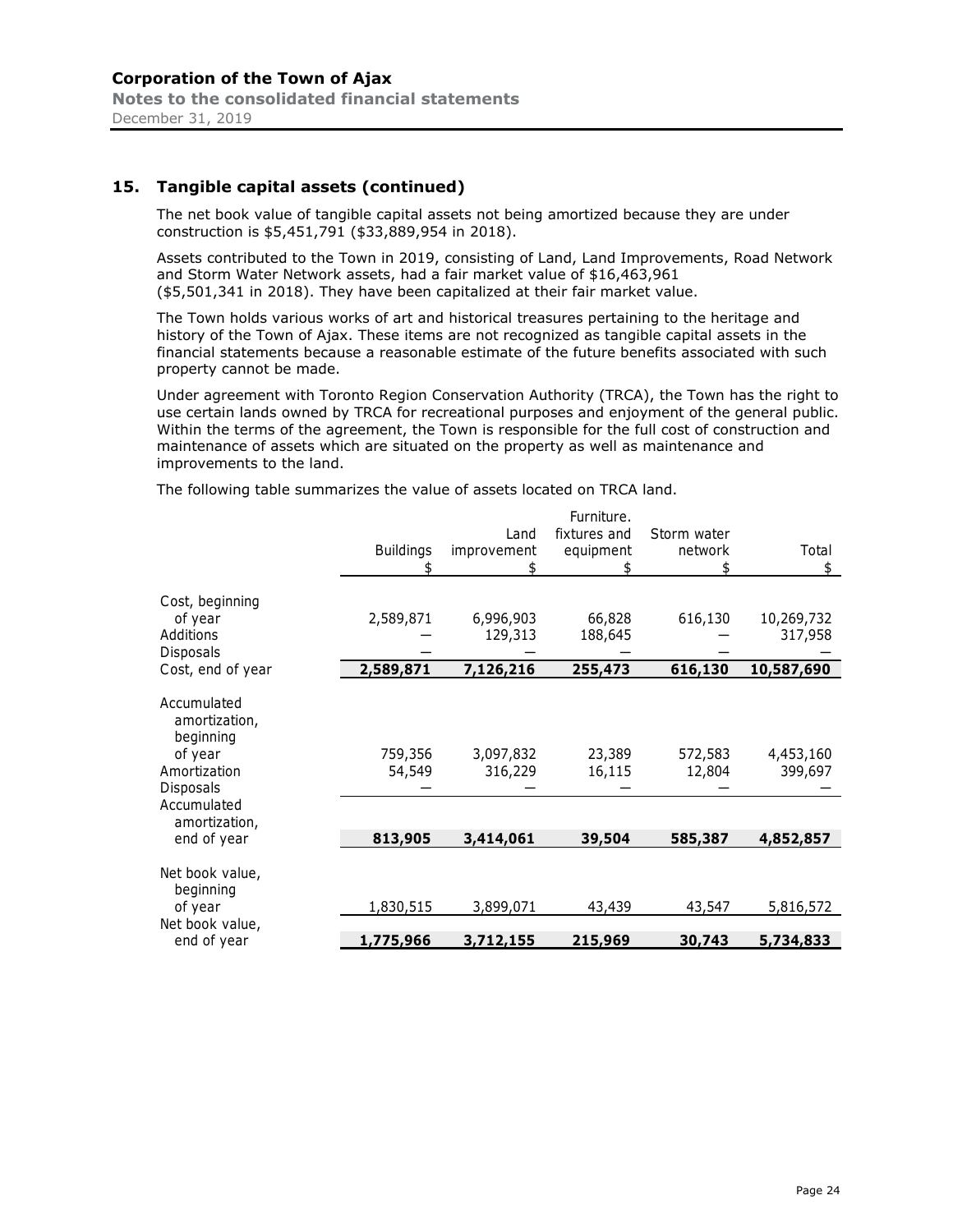#### **16. Segmented information**

The Town is a diversified municipal government institution that provides a wide range of services to its citizens. Distinguishable functional segments have been separately disclosed in the segmented information. The nature of the segments and the activities they encompass are as follows:

#### *General government*

This item relates to revenues and expenses of the Town itself and cannot be directly attributed to specific segments.

#### *Protection to persons and property*

Protection includes fire services, animal control and building inspection/enforcement of building code to ensure the safety and protection of citizens and their property.

#### *Transportation services*

Transportation includes construction and maintenance of the Municipality's roadways, including snow removal, asphalt patching and sidewalk repairs.

#### *Environmental services*

Environmental services include urban storm water management costs, litter pickup and closed landfill site monitoring costs.

#### *Health, social and family services*

Health and social services for assistance or services for seniors.

#### *Recreation and culture services*

Recreation and cultural services are actively supported by the municipality and include recreation programs, current and new facilities, parks, maintenance and construction and library services.

#### *Planning and development*

Planning and development provides a number of services including municipal planning and review of all property development plans through its application processes.

The accounting policies of the segments are the same as those described in the summary of significant accounting policies. Where revenues are not directly attributable to a segment, they are prorated as a percentage of the segment's expenses versus total expenses.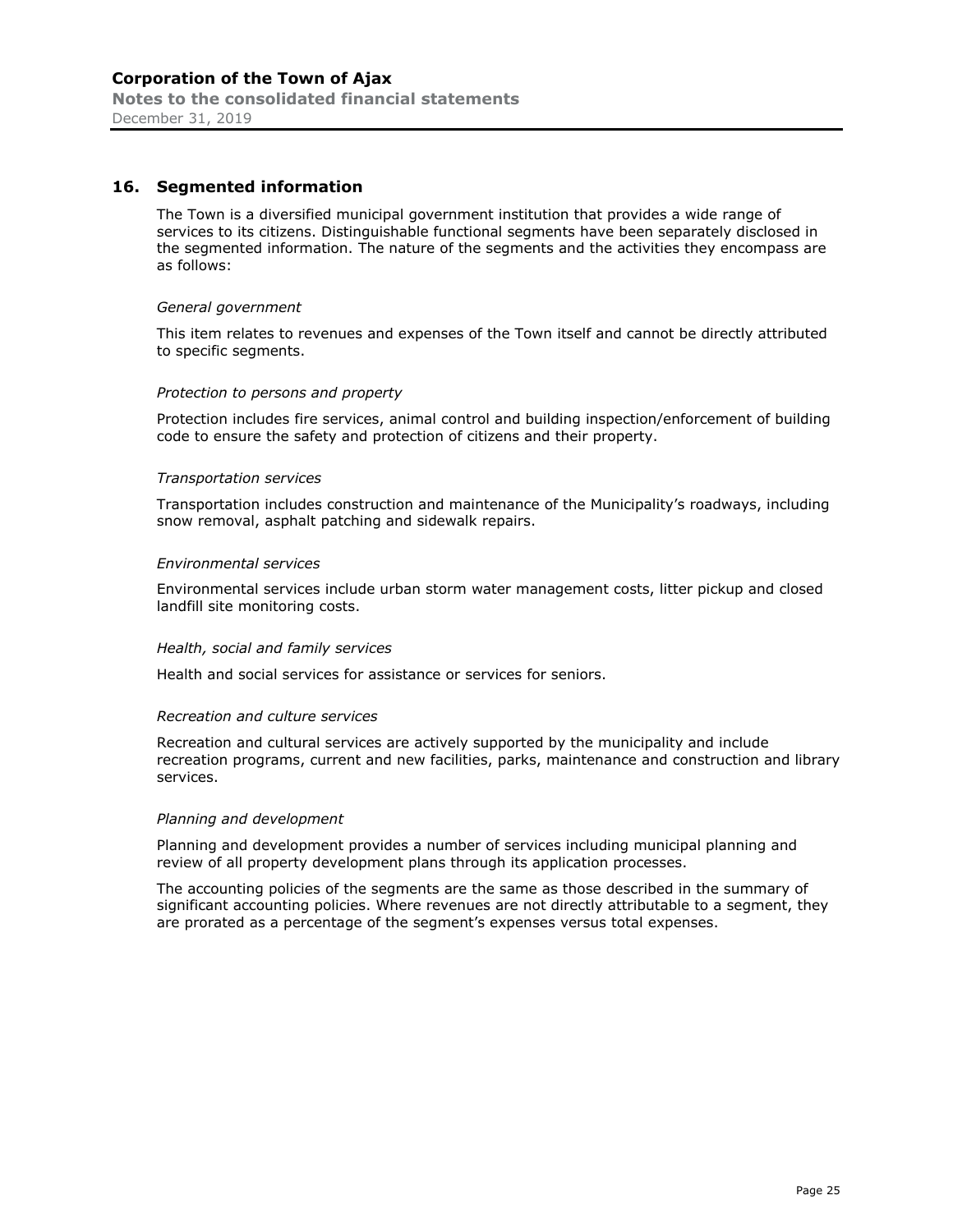**Notes to the consolidated financial statements**  December 31, 2019

# **16. Segmented information (continued)**

|                                         |              | <b>Protection to</b> |                |               | Health, social | <b>Recreation</b> |                     |                          |              |
|-----------------------------------------|--------------|----------------------|----------------|---------------|----------------|-------------------|---------------------|--------------------------|--------------|
|                                         | General      | persons and          | Transportation | Environmental | and family     | and culture       | <b>Planning and</b> |                          | 2019         |
|                                         | government   | property             | services       | services      | services       | services          | development         | Unallocated              | Total        |
|                                         |              | \$                   | \$             |               | \$             | \$                | \$                  |                          | \$           |
| Revenue                                 |              |                      |                |               |                |                   |                     |                          |              |
| Taxation                                | 10, 175, 112 | 14,420,902           | 13,030,534     | 2,638,900     | 182,693        | 26, 190, 776      | 2,666,240           |                          | 69,305,157   |
| <b>User charges</b>                     | 418,210      | 3,015,439            | 793,044        | 60,383        | 98,555         | 7,553,078         | 1,087,588           |                          | 13,026,297   |
| Government grants                       |              |                      |                |               | 21,916         | 176,844           | 24,423              |                          | 223,183      |
|                                         |              |                      |                |               |                |                   |                     |                          |              |
| Gaming and casinos<br>Investment income | 1,267,882    | 1,796,934            | 1,623,686      | 328,823       | 22,765         | 3,263,534         | 332,230             |                          | 8,635,854    |
|                                         | 454,570      | 644,249              | 582,135        | 117,892       | 8,162          | 1,170,065         | 119,113             |                          | 3,096,186    |
| Restricted funds earned                 | 84,750       | 1,628                | 2,274,233      | 54,657        |                | 9, 151, 869       | 600,190             |                          | 12, 167, 327 |
| Penalties and interest                  |              |                      |                |               |                |                   |                     |                          |              |
| on taxes                                | 277,189      | 392,852              | 354,976        | 71,889        | 4,977          | 713,486           | 72,633              | -                        | 1,888,002    |
| Donations and                           |              |                      |                |               |                |                   |                     |                          |              |
| contributed assets                      |              | $\qquad \qquad -$    | 10,392,920     | 5,585,193     |                | 485,848           |                     | $\overline{\phantom{0}}$ | 16,463,961   |
| Government business                     |              |                      |                |               |                |                   |                     |                          |              |
| enterprise                              |              |                      |                |               |                |                   | -                   | 1,053,241                | 1,053,241    |
| Change in valuation of investment in    |              |                      |                |               |                |                   |                     |                          |              |
| government business enterprise          |              |                      |                |               |                |                   |                     |                          |              |
| on amalgamation                         |              |                      |                |               |                |                   |                     | 10,060,153               | 10,060,153   |
| Gain on disposal of TCA                 |              |                      | 54,384         |               |                |                   |                     |                          | 54,384       |
| Other                                   | 281,694      | 31,330               | 453,919        |               | 8,500          | 1,453,249         | 53,300              |                          | 2,281,992    |
|                                         | 12,959,407   | 20,303,334           | 29,559,831     | 8,857,737     | 347,568        | 50, 158, 749      | 4,955,717           | 11, 113, 394             | 138,255,737  |
| Expenses                                |              |                      |                |               |                |                   |                     |                          |              |
| Salaries, wages and                     |              |                      |                |               |                |                   |                     |                          |              |
| benefits                                | 9,981,664    | 18, 354, 236         | 5,550,201      | 307,629       | 28,968         | 19,907,828        | 3,247,811           |                          | 57, 378, 337 |
| Materials, supplies                     |              |                      |                |               |                |                   |                     |                          |              |
| and services                            | 2,836,805    | 967,844              | 3,030,986      | 481,497       | 25,573         | 8,353,835         | 446,767             |                          | 16, 143, 307 |
| Contracted services                     | 1,883,761    | 748,191              | 1,984,379      | 299,816       | 13,586         | 2,432,803         | 483,399             |                          | 7,845,935    |
| Rents and financial                     |              |                      |                |               |                |                   |                     |                          |              |
| expenses                                | 165,648      |                      | 551,918        |               | 21,703         | 305,629           | 1,205               |                          | 1,046,103    |
| Amortization                            | 1,297,643    | 1,051,759            | 9,247,402      | 2,918,845     |                | 7,922,887         | 6,469               |                          | 22,445,005   |
| Other                                   | (537, 695)   | 1,026,857            | (351, 448)     | 45,268        | 190,766        | 1,303,111         | (90, 605)           |                          | 1,586,254    |
|                                         | 15,627,826   | 22, 148, 887         | 20,013,438     | 4,053,055     | 280,596        | 40,226,093        | 4,095,046           | $\overline{\phantom{0}}$ | 106,444,941  |
| Annual (deficit) surplus                | (2,668,419)  | (1, 845, 553)        | 9,546,393      | 4,804,682     | 66,972         | 9,932,656         | 860,671             | 11, 113, 394             | 31,810,796   |
|                                         |              |                      |                |               |                |                   |                     |                          |              |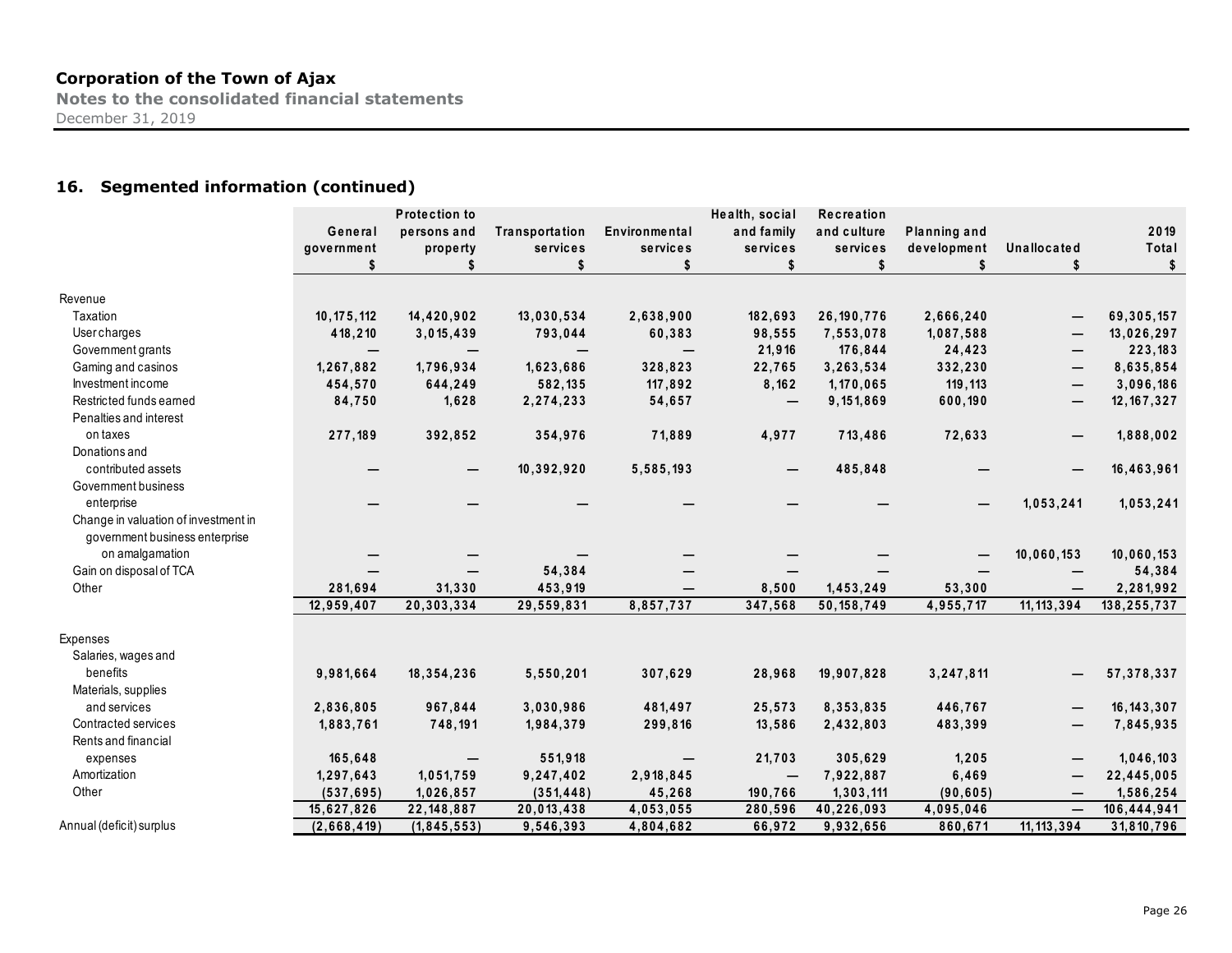**Notes to the consolidated financial statements**  December 31, 2019

# **16. Segmented information (continued)**

|                                     |                          | Protection to            |                          |               | Health, social  | Recreation  |              |                          |             |
|-------------------------------------|--------------------------|--------------------------|--------------------------|---------------|-----------------|-------------|--------------|--------------------------|-------------|
|                                     | General                  | persons and              | Transportation           | Environmental | and family      | and culture | Planning and |                          | 2018        |
|                                     | government               | property                 | services                 | services      | services        | services    | development  | Unallocated              | Total       |
|                                     | \$                       | \$                       | \$                       | \$            | \$              | \$          | \$           | \$                       | \$          |
| Revenue                             |                          |                          |                          |               |                 |             |              |                          |             |
| Taxation                            | 10,206,541               | 14,229,021               | 12,783,401               | 2,498,101     | 180,093         | 23,114,387  | 2,672,171    |                          | 65,683,715  |
| User charges                        | 482,613                  | 3,147,285                | 1,516,544                | 153,471       | 42,632          | 7,341,439   | 1,281,168    | $\overline{\phantom{0}}$ | 13,965,152  |
| Government grants                   | $\overline{\phantom{m}}$ | $\overline{\phantom{m}}$ | $\overline{\phantom{m}}$ |               | 26,940          | 448,991     | 5,000        | $\overline{\phantom{0}}$ | 480,931     |
| Gaming and casinos                  | 1,295,279                | 1,805,758                | 1,622,299                | 317,026       | 22,855          | 2,933,371   | 339,116      |                          | 8,335,704   |
| Investment income                   | 469,992                  | 655,220                  | 588,652                  | 115,033       | 8,293           | 1,064,374   | 123,048      |                          | 3,024,612   |
| Restricted funds earned             | 33,548                   | 79,059                   | 3,259,525                |               |                 | 14,369,747  | (174, 044)   | $\overline{\phantom{0}}$ | 17,567,835  |
| Penalties and interest<br>on taxes  | 264,480                  | 368,712                  | 331,252                  | 64,733        | 4,667           | 598,956     | 69,243       | $\qquad \qquad -$        | 1,702,043   |
| Donations and<br>contributed assets |                          |                          | 2,956,277                | 2,314,652     | $\qquad \qquad$ | 230,412     |              | $\qquad \qquad$          | 5,501,341   |
| Government business                 |                          |                          |                          |               |                 |             |              |                          |             |
| enterprise                          |                          |                          |                          |               |                 |             |              | 3,954,399                | 3,954,399   |
| Loss on disposal of TCA             |                          |                          | (208, 560)               |               |                 |             |              |                          | (208, 560)  |
| Other                               | 313,341                  | 436,833                  | 392,453                  | 76,692        | 5,529           | 709,616     | 82,036       |                          | 2,016,500   |
|                                     | 13,065,795               | 20,721,887               | 23, 241, 843             | 5,539,707     | 291,009         | 50,811,293  | 4,397,739    | 3,954,399                | 122,023,672 |
| Expenses                            |                          |                          |                          |               |                 |             |              |                          |             |
| Salaries, wages and                 |                          |                          |                          |               |                 |             |              |                          |             |
| benefits                            | 9,851,656                | 18,070,418               | 5,526,736                | 294,258       | 26,581          | 18,178,984  | 2,987,814    |                          | 54,936,447  |
| Materials, supplies                 |                          |                          |                          |               |                 |             |              |                          |             |
| and services                        | 2,406,083                | 1,068,259                | 3,016,948                | 378,902       | 20,407          | 6,033,043   | 427,212      | $\qquad \qquad -$        | 13,350,854  |
| Contracted services                 | 1,827,883                | 625,427                  | 1,796,121                | 258,838       | 9,427           | 2,346,644   | 793,751      |                          | 7,658,091   |
| Rents and financial                 |                          |                          |                          |               |                 |             |              |                          |             |
| expenses                            | 341,537                  |                          | 276,084                  |               | 22,604          | 282,275     | 1,114        | $\overline{\phantom{0}}$ | 923,614     |
| Amortization                        | 1,241,893                | 1,066,019                | 8,900,437                | 2,758,935     |                 | 6,548,758   | 6,469        | $\overline{\phantom{m}}$ | 20,522,511  |
| Other                               | (407, 590)               | 446,003                  | (401, 782)               | 44,384        | 190,268         | 1,172,381   | (220, 762)   | $\qquad \qquad -$        | 822,902     |
|                                     | 15,261,462               | 21,276,126               | 19,114,544               | 3,735,317     | 269,287         | 34,562,085  | 3,995,598    |                          | 98,214,419  |
| Annual surplus                      | (2, 195, 667)            | (554, 239)               | 4,127,299                | 1,804,390     | 21,722          | 16,249,208  | 402,141      | 3,954,399                | 23,809,253  |